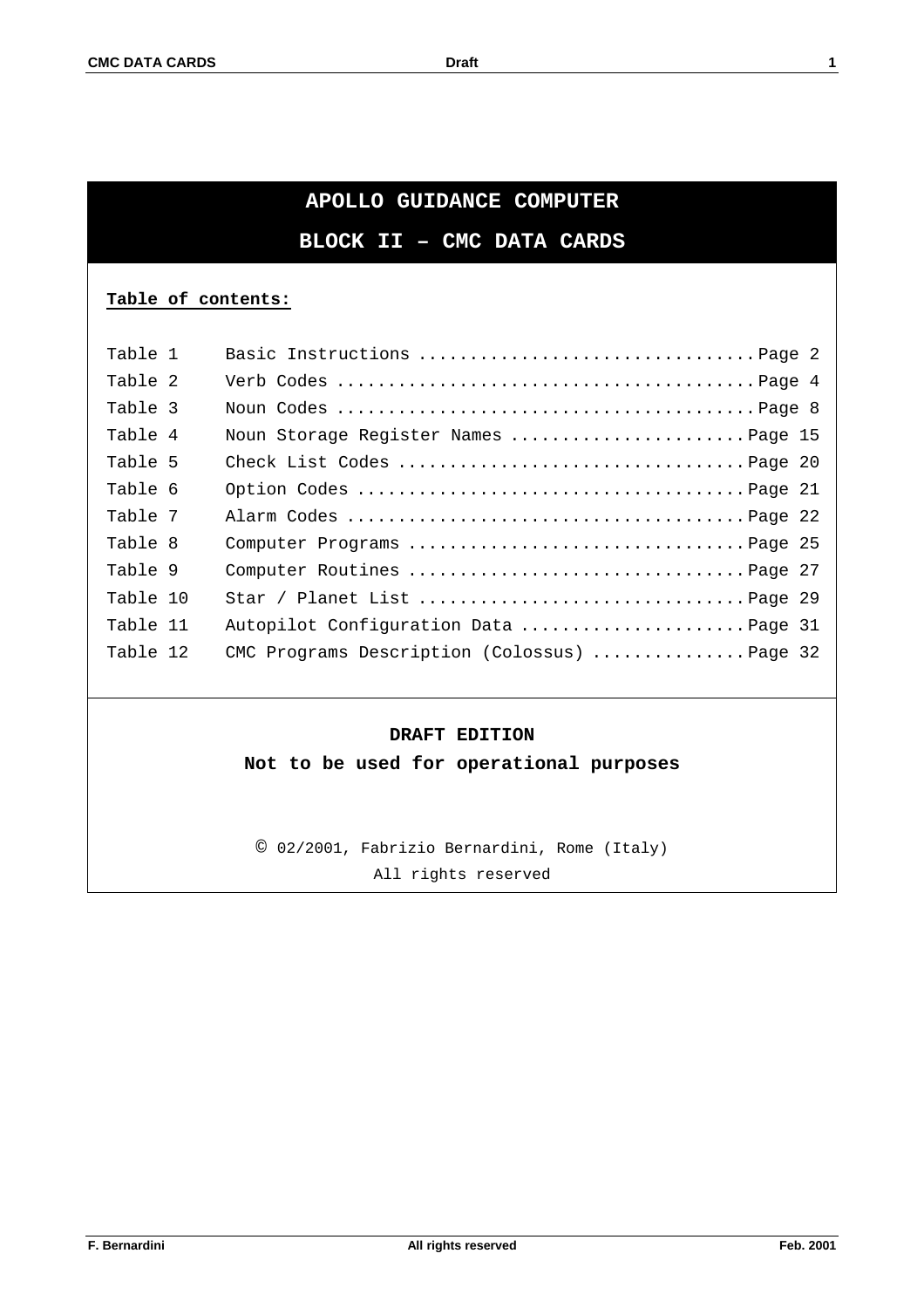| BLOCK II - BASIC INSTRUCTIONS |                      |                                     |  |  |
|-------------------------------|----------------------|-------------------------------------|--|--|
|                               |                      |                                     |  |  |
| Instruction                   | Order_Code           | Description                         |  |  |
|                               |                      |                                     |  |  |
| AD K                          | 06.                  | Add K                               |  |  |
| ADS E                         | 02.6                 | Add to storage E                    |  |  |
| AUG E                         | 12.4                 | Augment E                           |  |  |
| BZF F                         | 11.2<br>11.4<br>11.6 | Branch on zero to fixed F           |  |  |
| BZMF F                        | 16.2<br>16.4<br>16.6 | Branch on zero or minus to fixed F  |  |  |
| CA K                          | 03.                  | Clear and add K                     |  |  |
| CAE E                         | 03.                  | Clear and add E                     |  |  |
| CAF F                         | 03.                  | Clear and add F                     |  |  |
| CCS E                         | 01.0                 | Count, compare and skip on E        |  |  |
| <b>COM</b>                    | 04.0000              | Complement A                        |  |  |
| CS K                          | 04.                  | Clear and subtract K                |  |  |
| <b>CYL</b>                    | .0022                | Cycle left                          |  |  |
| <b>CYR</b>                    | .0020                | Cycle right                         |  |  |
| DAS E                         | 02.0                 | Double add to storage E             |  |  |
| DCA K                         | 13.                  | Double clear and add K              |  |  |
| DCS K                         | 14.                  | Double clear and subtract K         |  |  |
| <b>DCOM</b>                   | 14.0000              | DP complement                       |  |  |
| <b>DDOUBL</b>                 | 02.0000              | DP double                           |  |  |
| DIM E                         | 12.6                 | Diminish E                          |  |  |
| DOUBLE                        | 06.0000              | Double A                            |  |  |
| DTCB                          | 05.2005              | DP transfer control both banks      |  |  |
| DV E                          | 11.0                 | Divide by E                         |  |  |
| DXCH E                        | 05.2                 | Double exchange A and E             |  |  |
| <b>EDOP</b>                   | .0023                | Edit operator                       |  |  |
| EXTEND                        | 0.0006               | Extend                              |  |  |
| INCR E                        | 02.4                 | Increment E                         |  |  |
| INDEX E                       | 05.0                 | Index next basic instruction with E |  |  |
| INHINT                        | 00.0004              | Inhibit interrupt                   |  |  |
| LXCH E                        | 02.2                 | Exchange L and E                    |  |  |
| MASK K                        | 07.                  | Mask with K                         |  |  |
|                               |                      |                                     |  |  |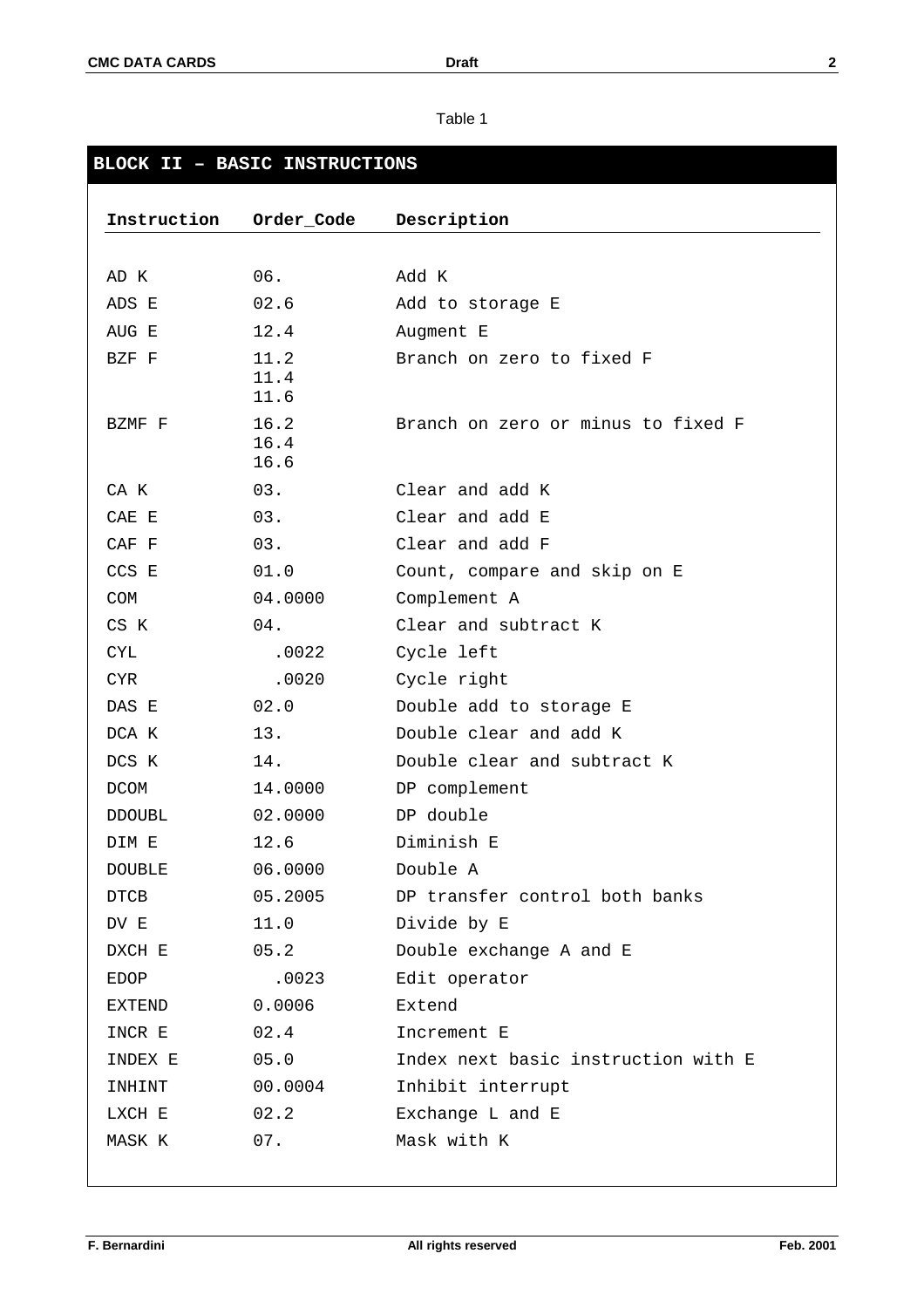| <b>BLOCK II - BASIC INSTRUCTIONS</b> |              |                                                      |
|--------------------------------------|--------------|------------------------------------------------------|
|                                      |              |                                                      |
| MP K                                 | 17.          | Multiply K                                           |
| MSK K                                | 07.          | Mask K                                               |
| MSU E                                | 12.0         | Modular subtract E                                   |
| NDX E                                | 05.0         | Index E                                              |
| NDX K                                | 15.          | Index K                                              |
| NOOP                                 | 03.0000      | No operation $(E)$                                   |
| <b>NOOP</b>                          | $TCF I+1$    | No operation $(F)$                                   |
| OVSK                                 | 05.4000      | Overflow skip; TS A                                  |
| QXCH E                               | 12.2         | Exchange Q and E                                     |
| RAND H                               | 10.2         | Read and AND H                                       |
| READ H                               | 10.0         | Read H                                               |
| RELINT                               | 00.0003      | Release inhibit interrupt                            |
| RESUME                               | 05.0017      | Resume interrupted program                           |
| RETURN                               | 00.00002     | Return; TCO                                          |
| ROR H                                | 10.4         | Read and OR H                                        |
| RXOR H                               | 10.6         | Read and Exclusive-OR H                              |
| SR.                                  | .0021        | Shift right                                          |
| SU E                                 | 16.0         | Subtract E                                           |
| TCAA                                 | 05.4005      | Transfer control to address in A; TS Z               |
| TC K<br>TCF F                        | 00.<br>01.2  | Transfer control to K<br>Transfer control to fixed F |
|                                      | 01.4<br>01.6 |                                                      |
| TCR K                                | 00.          | TC K                                                 |
| TS E                                 | 05.4         | Transfer control to storage E                        |
| WAND H                               | 10.3         | Write and AND H                                      |
| WOR H                                | 10.5         | Write and OR H                                       |
| WRITE H                              | 10.1         | Write H                                              |
| XCH E                                | 05.6         | Exchange A and E                                     |
| ΖL                                   | 02.2007      | Zero L; LXCH zero                                    |
| ZQ                                   | 12.2007      | Zero Q; QXCH zero                                    |
|                                      |              |                                                      |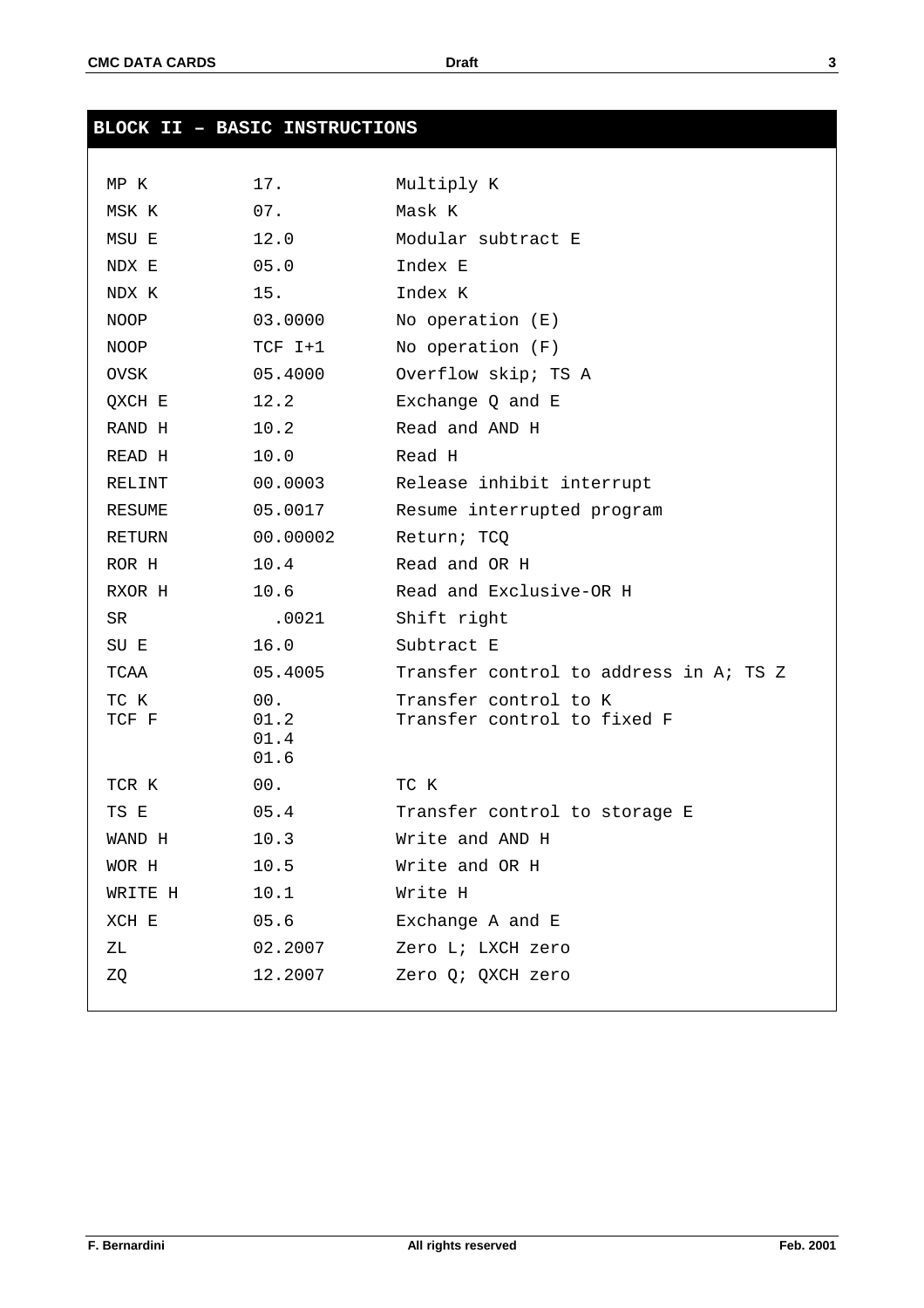# **BLOCK II - VERB CODES REGULAR VERBS Code Description** Not in use Display Octal component 1 in R1 Display Octal component 2 in R1 Display Octal component 3 in R1 Display Octal components 1,2 in R1,R2 Display Octal components 1,2,3 in R1,R2,R3 Display Decimal in R1 or in R1,R2 or in R1,R2,R3 Display Double Precision Decimal in R1,R2 (test only) Monitor Octal component 1 in R1 Monitor Octal component 2 in R1 Monitor Octal component 3 in R1 Monitor Octal component 1,2 in R1,R2 Monitor Octal component 1,2,3 in R1,R2,R3 Monitor Decimal in R1 or R1,R2 or R1,R2,R3 Monitor Double Precision Decimal in R1,R2 (test only) Load component 1 into R1 Load component 2 into R2 Load component 3 into R3 Load component 1,2 into R1,R2 Load component 1,2,3 into R1,R2,R3 Display fixed memory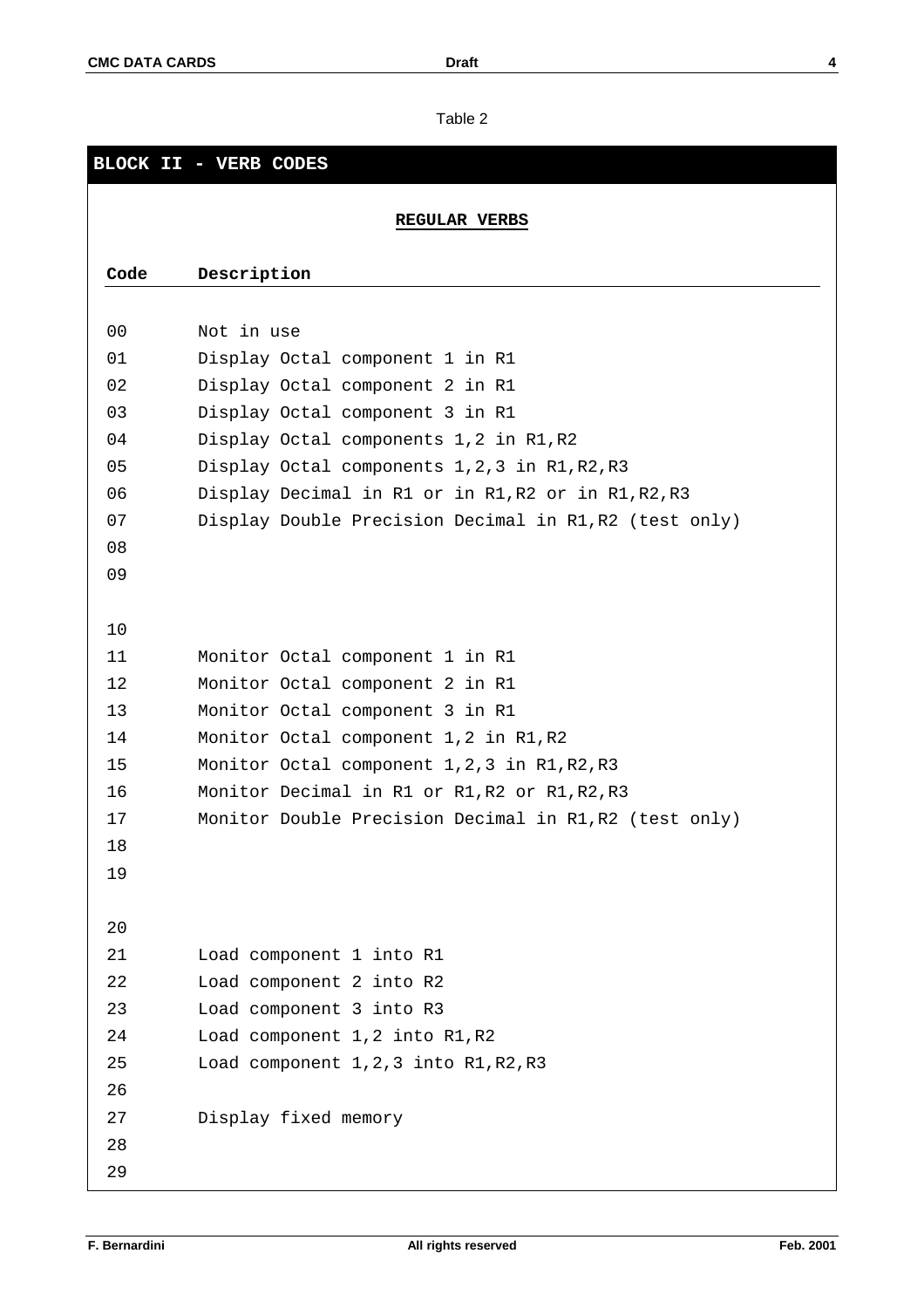# **BLOCK II - VERB CODES**

| 30 | Request executive           |
|----|-----------------------------|
| 31 | Request waitlist            |
| 32 | Recycle program             |
| 33 | Proceed without DSKY inputs |
| 34 | Terminate function          |
| 35 | Test lights                 |
| 36 | Request fresh start         |
| 37 | Change program (Major Mode) |
| 38 |                             |
| 39 |                             |

## **EXTENDED VERBS**

# **Code Description**

| 40 | Zero CDU's                                            |
|----|-------------------------------------------------------|
| 41 | Coarse align CDU's                                    |
| 42 | Fine align IMU                                        |
| 43 | Load IMU attitude error meters                        |
| 44 | Set surface flag                                      |
| 45 | Reset surface flag                                    |
| 46 | Establish G&C control                                 |
| 47 | Move LM state vector into CM state vector             |
| 48 | Request DAP data load (R03)                           |
| 49 | Request crew defined maneuver (R62)                   |
|    |                                                       |
| 50 | Please perform                                        |
| 51 | Please mark                                           |
| 52 | Mark on offset landing site                           |
| 53 | Please perform alternate LOS mark                     |
| 54 | Request rendezvous backup sighting mark routine (R23) |
| 55 | Increment AGC time (decimal)                          |
| 56 | Terminate tracking (P20)                              |
| 57 | Display update state of FULTKFLG                      |
| 58 | Enable auto maneuver in P20                           |
| 59 | Please calibrate                                      |
|    |                                                       |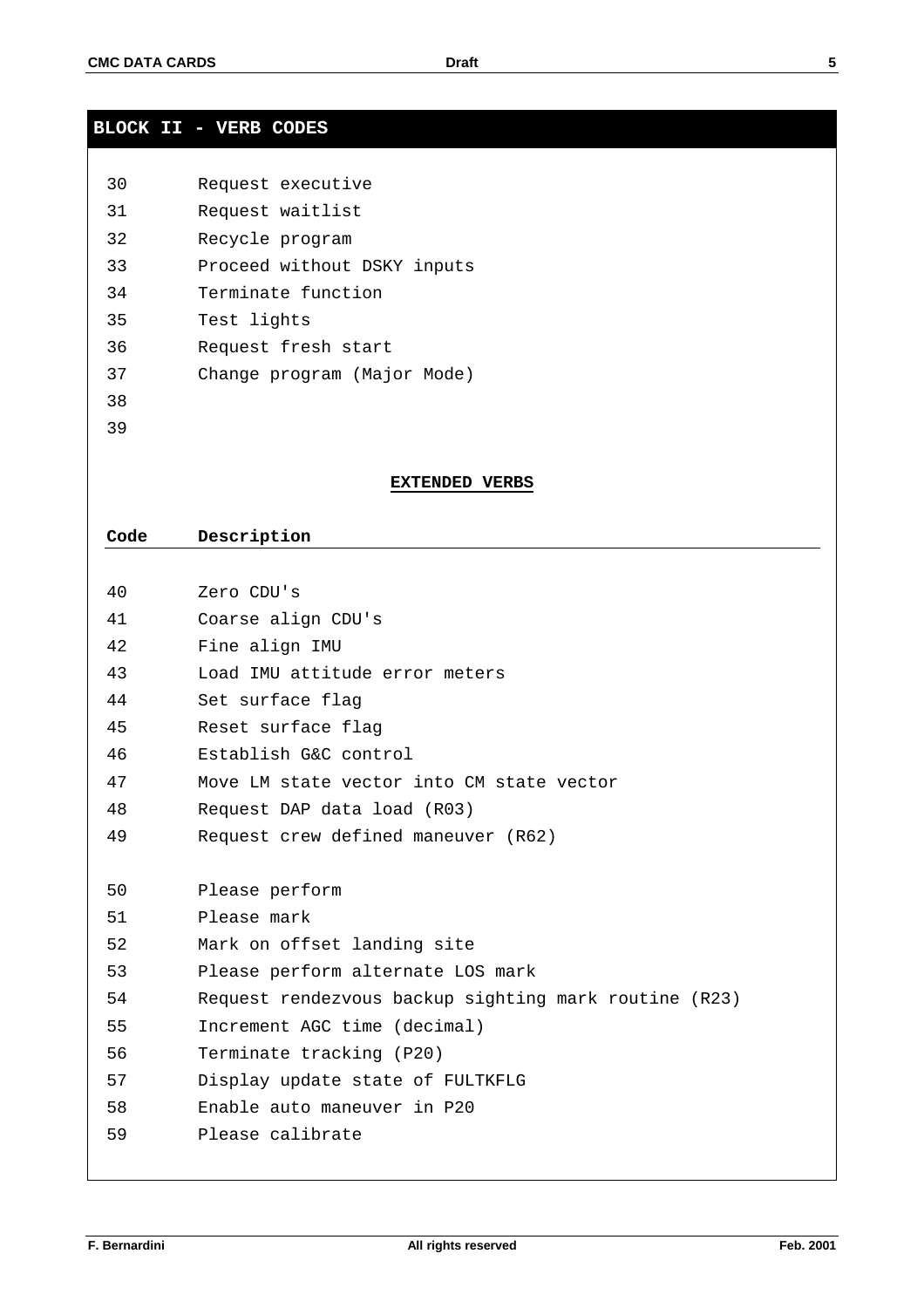**BLOCK II - VERB CODES**

```
60 Set astronaut total attitude (N17) to present attitude
61 Display DAP attitude error
62 Display total attitude error WRT N22
63 Display total astronaut attitude error WRT N17
64 Request S-Band antenna routine
65 Optical verification of prelaunch alignment
66 Vehicles attached, move this vehicle state vector to
       other vehicle state vector
67 Display W Matrix
68
69 Cause restart
70 Update liftoff time
71 Universal update - block address
72 Universal update - single address
73 Update AGC time (octal)
74 Initialize erasable dump via downlink
75 Backup liftoff
76
77
78 Update prelaunch azimuth
79
80 Update LM state vector
81 Update CSM state vector
82 Request orbital paramters display (R30)
83 Request rendezvous paramter display (R31)
84
85 Request rendezvous paramter display no. 2 (R34)
86 Reject rendezvous backup sighting mark
87 Set VHF range flag
88 Reset VHF range flag
89 Request rendezvous final attitude (R63)
90 Request rendezvous out of plane display (R36)
91 Display bank sum
```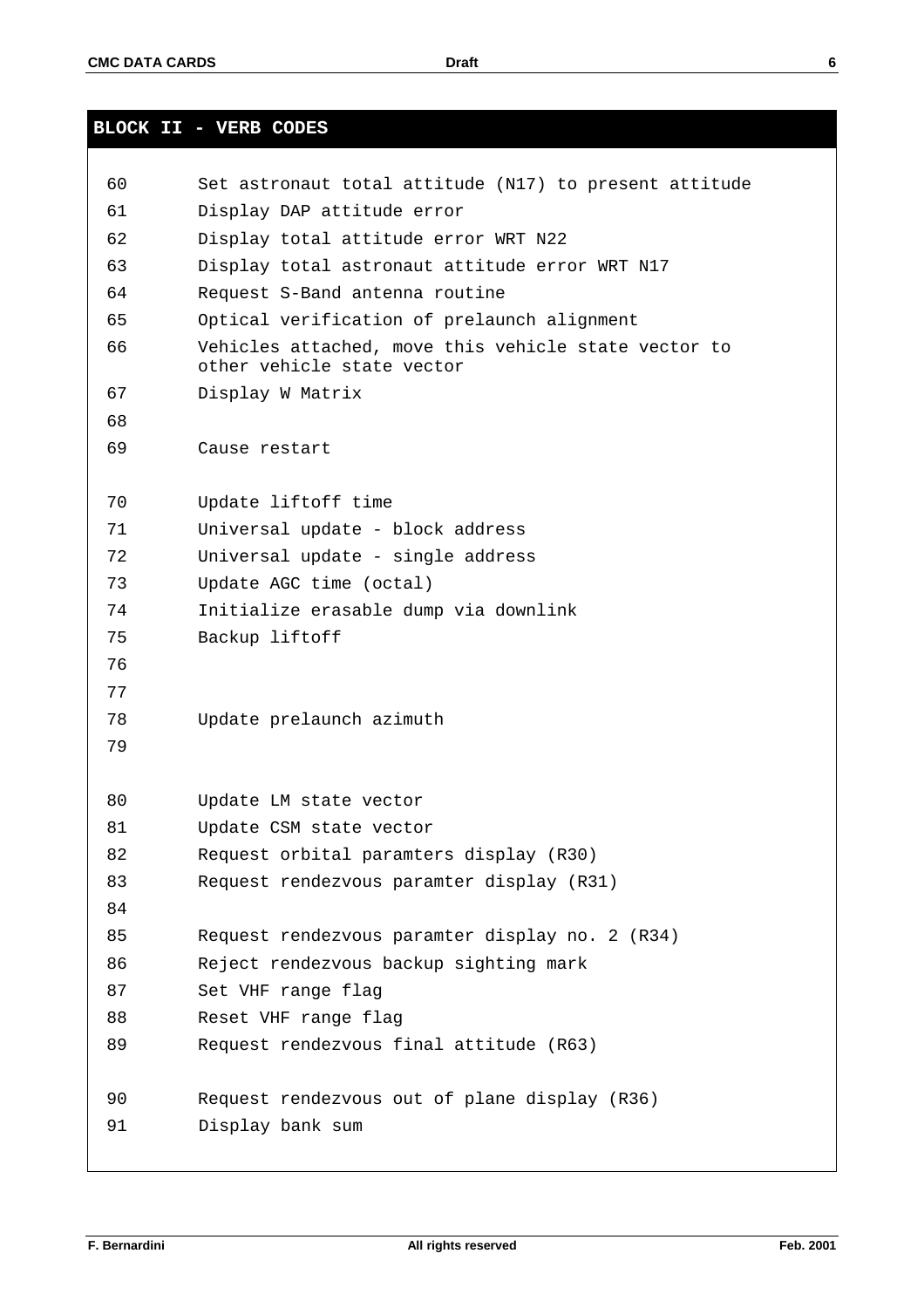| I<br>I |  |
|--------|--|
|        |  |
|        |  |

# **BLOCK II - VERB CODES**

| 92 | Operate IMU performance test (P07)       |
|----|------------------------------------------|
| 93 | Enable W Matrix initialization           |
| 94 | Perform cislunar attitude maneuver (P23) |
| 95 |                                          |
| 96 | Terminate integration and go to P00      |
| 97 | Perform engine fail procedure            |
| 98 |                                          |
| 99 | Please enable engine                     |
|    |                                          |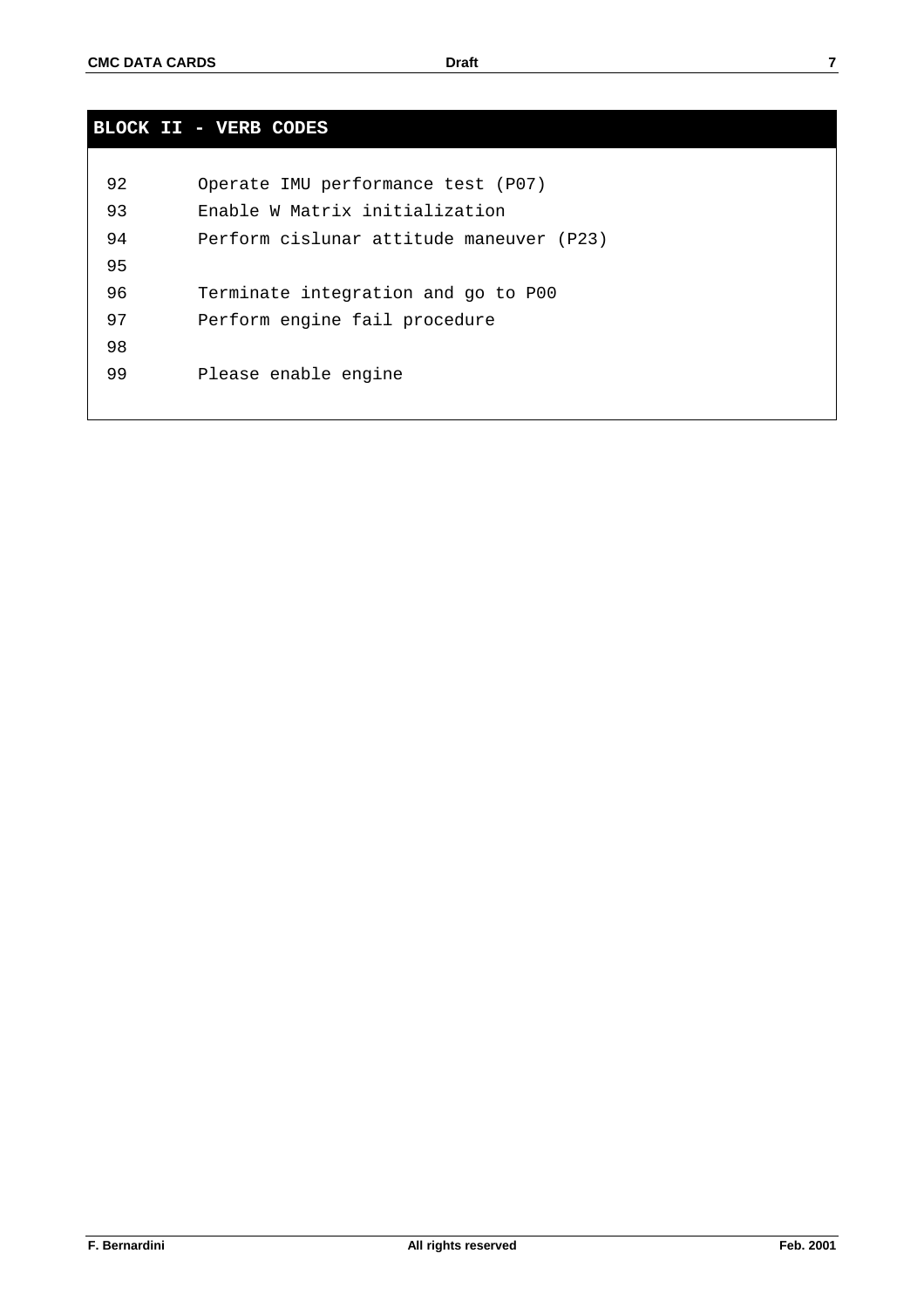|                |                | BLOCK II - NOUN CODES                  |                                                                                                                                                                                       |
|----------------|----------------|----------------------------------------|---------------------------------------------------------------------------------------------------------------------------------------------------------------------------------------|
|                |                |                                        | NORMAL NOUNS                                                                                                                                                                          |
|                |                |                                        |                                                                                                                                                                                       |
| Code           |                | Comp Scaling                           | Description                                                                                                                                                                           |
|                |                |                                        |                                                                                                                                                                                       |
| 0 <sub>0</sub> |                |                                        |                                                                                                                                                                                       |
| 01             | 3              | XXXXX.<br>XXXXX.<br>XXXXX.             | Specify machine address (fractional)                                                                                                                                                  |
| 02             | 3              | XXXXX.<br>XXXXX.<br>XXXXX.             | Specify machine address (whole)                                                                                                                                                       |
| 03             | 3              | XXX.XX<br>XXX.XX<br>XXX.XX             | Specify machine address (degrees)                                                                                                                                                     |
| 04             |                |                                        |                                                                                                                                                                                       |
| 05             | 1              | XXX.XX deg                             | Angular error/difference                                                                                                                                                              |
| 06             | $\overline{a}$ | Octal only<br>Octal only               | Option code                                                                                                                                                                           |
| 07             | 3              | Octal only<br>Octal only<br>Octal only | ECADR of word to be modified<br>Ones for bits to be modified<br>1 to set or 0 to reset selected bits<br>(Loading Noun 07 will set or reset<br>selected bits in any erasable location) |
| 08             | 3              | Octal only<br>Octal only<br>Octal only | Alarm data                                                                                                                                                                            |
| 09             | 3              | Octal only<br>Octal only<br>Octal only | Alarm codes                                                                                                                                                                           |
| 10             | ı              | Octal only                             | Channel to be specified                                                                                                                                                               |
| 11             | 3              | 00XXX. hrs<br>000XX. min<br>0XX.XX sec | TIG of CSI                                                                                                                                                                            |
| 12             | 2              | Octal only                             | Option code (used by extended verbs only)                                                                                                                                             |
| 13             | 3              | 00XXX. hrs<br>000XX. min<br>0XX.XX sec | TIG of CDH                                                                                                                                                                            |
| 14             | 1              | XXXXX. ft/sec                          | Inertial velocity magnitude at TLI cutoff                                                                                                                                             |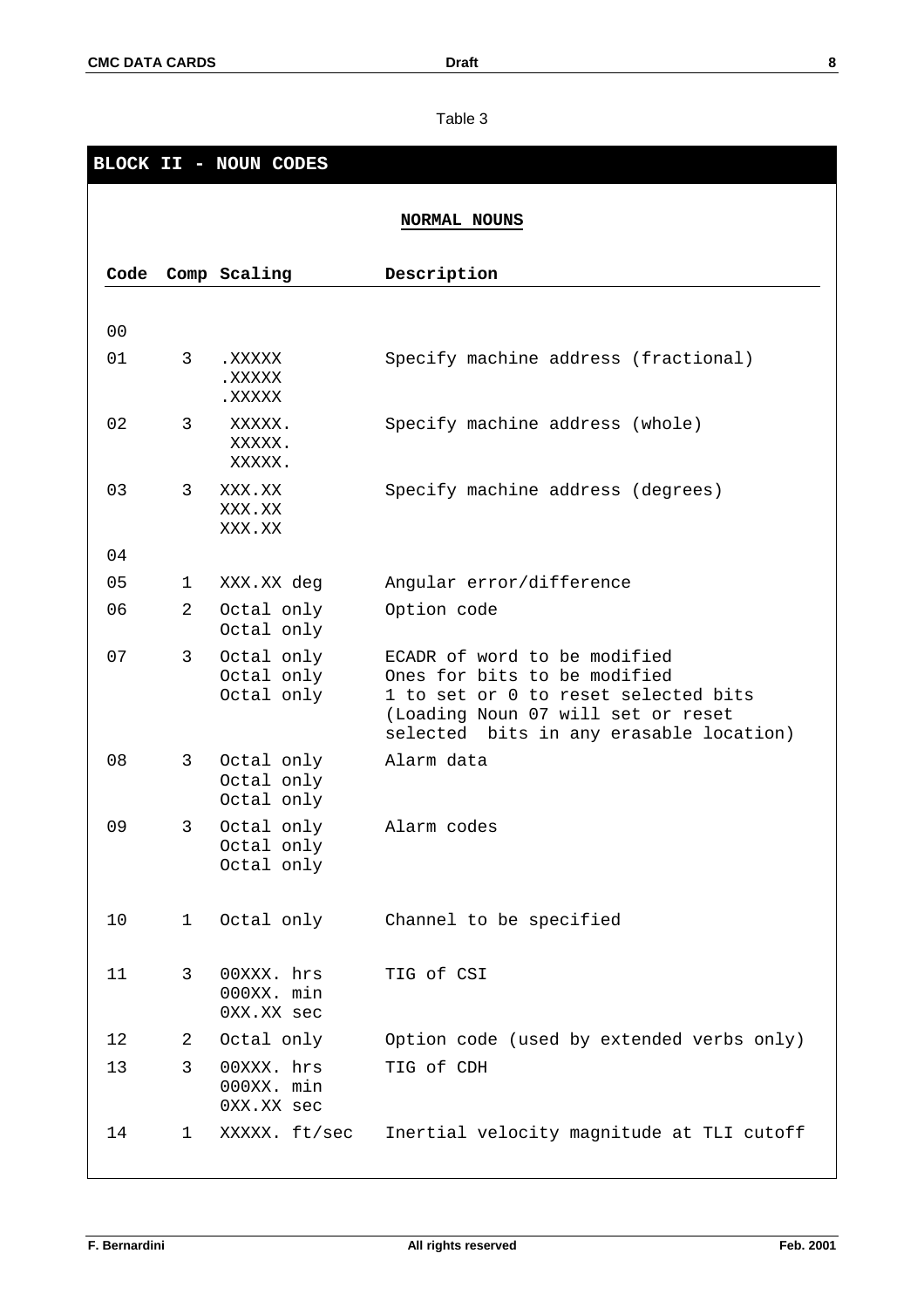|   | ٧ |        |  |
|---|---|--------|--|
| × |   |        |  |
|   |   | I<br>ł |  |

|                 |              | <b>BLOCK II - NOUN CODES</b>                    |                                                |
|-----------------|--------------|-------------------------------------------------|------------------------------------------------|
| 15 <sub>1</sub> | $\mathbf{1}$ | Octal only                                      | Increment machine address                      |
| 16              | 3            | 00XXX. hrs<br>000XX. min<br>0XX.XX sec          | Time of event (used by extended verbs<br>only) |
| 17 <sub>2</sub> | $\mathbf{3}$ | XXX.XX deg<br>XXX.XX deg<br>XXX.XX deg          | Astronaut total attitude                       |
| 18              | 3            | XXX.XX deg<br>XXX.XX deg<br>XXX.XX deg          | Auto maneuver ball angles                      |
| 19              |              |                                                 |                                                |
| 20              | 3            | XXX.XX deg<br>XXX.XX deg<br>XXX.XX deg          | ICDU angles                                    |
| 21              | 3            | XXXXX. pulses<br>XXXXX. pulses<br>XXXXX. pulses | PIPAS                                          |
| 22              | 3            | XXX.XX deg<br>XXX.XX deg<br>XXX.XX deg          | New ICDU angles                                |
| 23              |              |                                                 |                                                |
| 24              | 3            | 00XXX. hrs<br>000XX. min<br>0XX.XX sec          | Delta time for AGC clock                       |
| 25              | 3            | XXXXX.<br>XXXXX.<br>XXXXX.                      | Checklist (used with please perform only)      |
| 26              | 3            | Octal only<br>Octal only<br>Octal only          | Priority/dealy, ADRES, BBCON                   |
| 27              | 1            | XXXXX.                                          | Self test on/off switch                        |
| 28              |              |                                                 |                                                |
| 29              | $\mathbf 1$  | XXX.XX deg                                      | XSM launch azimuth                             |
| 30              | 3            | XXXXX.<br>XXXXX.<br>XXXXX.                      | Target codes                                   |
| 31              | 3            | 00XXX. hrs<br>000XX. min<br>0XX.XX sec          | Time of W initialization                       |
| 32              | 3            | 00XXX. hrs<br>000XX. min<br>0XX.XX sec          | Time from perigee                              |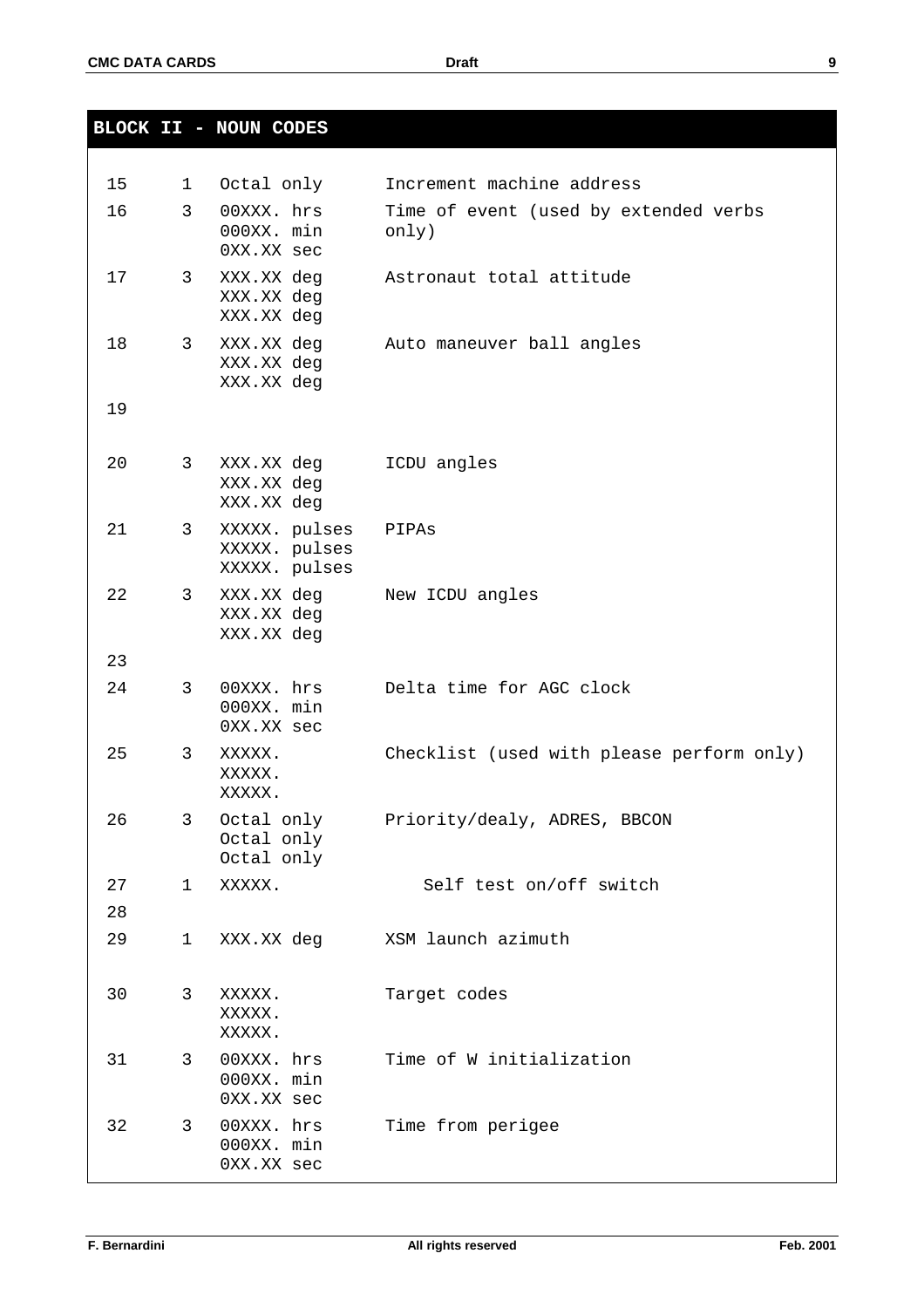**BLOCK II - NOUN CODES**

| 33 | $\mathcal{E}$  | $000XX$ . min<br>0XX.XX sec                 | $00XXX$ . $hrs$ | Time of ignition            |
|----|----------------|---------------------------------------------|-----------------|-----------------------------|
| 34 | $\mathcal{R}$  | 000XX. min<br>0XX.XX sec                    |                 | 000XX. hrs Time of event    |
| 35 | $\mathcal{R}$  | $000XX$ . min<br>0XX.XX sec                 |                 | 00XXX. hrs  Time from event |
| 36 | $\mathcal{R}$  | 00XXX. hrs<br>$000XX$ . $min$<br>0XX.XX sec |                 | Time of AGC clock           |
| 37 | $\mathcal{E}$  | 00XXX. hrs<br>000XX. min<br>0XX.XX sec      |                 | TIG of TPI                  |
| 38 | $\overline{3}$ | 00XXX. hrs<br>$000XX$ . min<br>0XX.XX sec   |                 | Time of state vector        |
| 39 | $\mathcal{R}$  | 00XXX. hrs<br>000XX. min<br>0XX.XX sec      |                 | Delta time for transfer     |

# **MIXED NOUNS**

|    |               | Code Comp. Scaling                      | Description                                                      |
|----|---------------|-----------------------------------------|------------------------------------------------------------------|
|    |               |                                         |                                                                  |
| 40 | $\mathcal{E}$ | XXbXX min/sec<br>XXXX.X ft/sec VG       | Time from ignition/cutoff<br>XXXX.X ft/sec Delta V (accumulated) |
| 41 | 2             | XXX.XX deg<br>XX.XXX deg                | Target azimuth<br>Target elevation                               |
| 42 | 3             | XXXX.X nm<br>XXXX.X nm<br>XXXX.X ft/sec | Apogee<br>Perigee<br>Delta V (required)                          |
| 43 | $\mathbf{3}$  | XXX.XX deg<br>XXX.XX deg<br>XXXX.X nm   | Latitude<br>Longitude<br>Altitude                                |
| 44 | 3             | XXXX.X nm<br>XXXX.X nm<br>XXbXX min/sec | Apogee<br>Perigee<br>TFF                                         |
| 45 | $\mathbf{3}$  | xxbxx+<br>XXbXX min/sec<br>XXX.XX deg   | Marks (VHF - Optics)<br>TFI of next burn<br>MGA                  |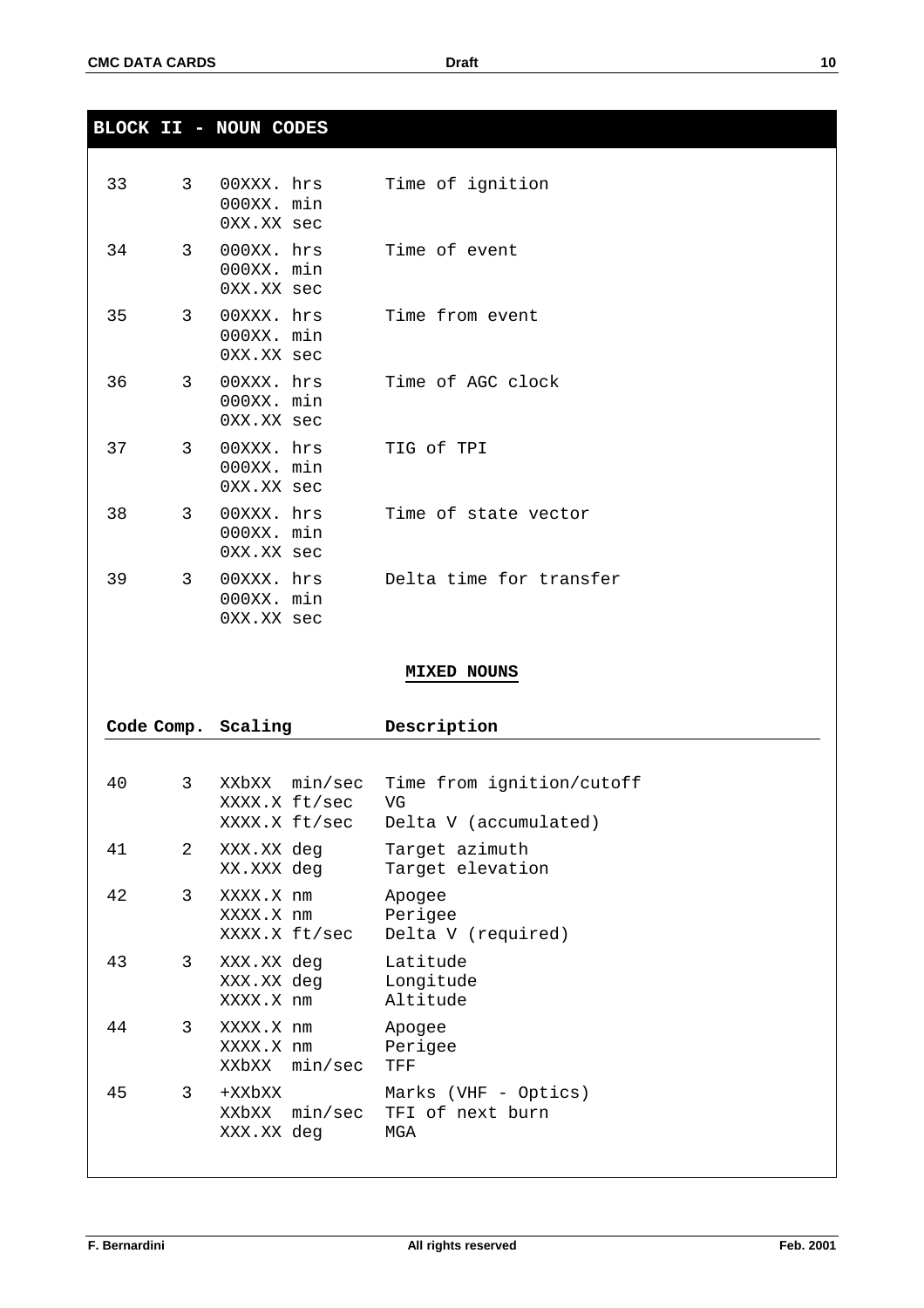|    |              | <b>BLOCK II - NOUN CODES</b>                    |                                                                                                  |
|----|--------------|-------------------------------------------------|--------------------------------------------------------------------------------------------------|
|    |              |                                                 |                                                                                                  |
| 46 | $\mathbf{2}$ | Octal only<br>Octal only                        | Autopilot configuration                                                                          |
| 47 | 2.           | XXXXX. lbs<br>XXXXX. lbs                        | This vehicle weight<br>Other vehicle weight                                                      |
| 48 | 2            | XXX.XX deg<br>XXX.XX deg                        | Pitch trim<br>Yaw trim                                                                           |
| 49 | 3            | XXXX.X nm<br>XXXX.X ft/sec<br>XXXXX.            | Delta R<br>Delta V<br>VHF or Optics code                                                         |
| 50 | $\mathbf{3}$ | XXXX.X nm<br>XXXX.X nm<br>XXbXX min/sec         | Splash error<br>Perigee<br>TFF                                                                   |
| 51 | $2^{\circ}$  | XXX.XX deg<br>XXX.XX deg                        | S-Band antenna angle pitch<br>S-Band antenna angle yaw                                           |
| 52 | $1 \quad$    | XXX.XX deg                                      | Central angle of active vehicle                                                                  |
| 53 | 3            | XXX.XX nm<br>XXXX.X ft/sec<br>XXX.XX deg        | Range<br>Range rate<br>Phi                                                                       |
| 54 | 3            | XXX.XX nm<br>XXXX.X ft/sec<br>XXX.XX deg        | Range<br>Range rate<br>Theta                                                                     |
| 55 | 3            | XXXXX.<br>XXX.XX deg<br>XXX.XX deg              | Perigee code<br>Elevation angle<br>Central angle of passive vehicle                              |
| 56 | $\mathbf{2}$ | XXX.XX deg<br>XXXXX. ft/sec                     | Reentry angle<br>Delta V                                                                         |
| 57 |              |                                                 |                                                                                                  |
| 58 | 3            | XXXX.X nm<br>XXXX.X ft/sec<br>XXXX.X ft/sec     | Perigee altitude (post TPI)<br>Delta V TPI<br>Delta V TPF                                        |
| 59 | 3            | XXXX.X ft/sec<br>XXXX.X ft/sec<br>XXXX.X ft/sec | Delta velocity LOS                                                                               |
| 60 | 3            | XXX.XX g<br>XXXXX. ft/sec<br>XXX.XX deg         | G max<br>V pred<br>Gamma EI                                                                      |
| 61 | 3            | XXX.XX deg<br>XXX.XX deg<br>$+/-00001$          | Impact latitude<br>Impact longitude<br>Heads up/down                                             |
| 62 | 3            | XXXXX. ft/sec<br>XXXXX. ft/sec<br>XXXX.X nm     | Inertial velocity magnitude (VI)<br>Altitude rate change (HDOT)<br>Altitude above pad radius (H) |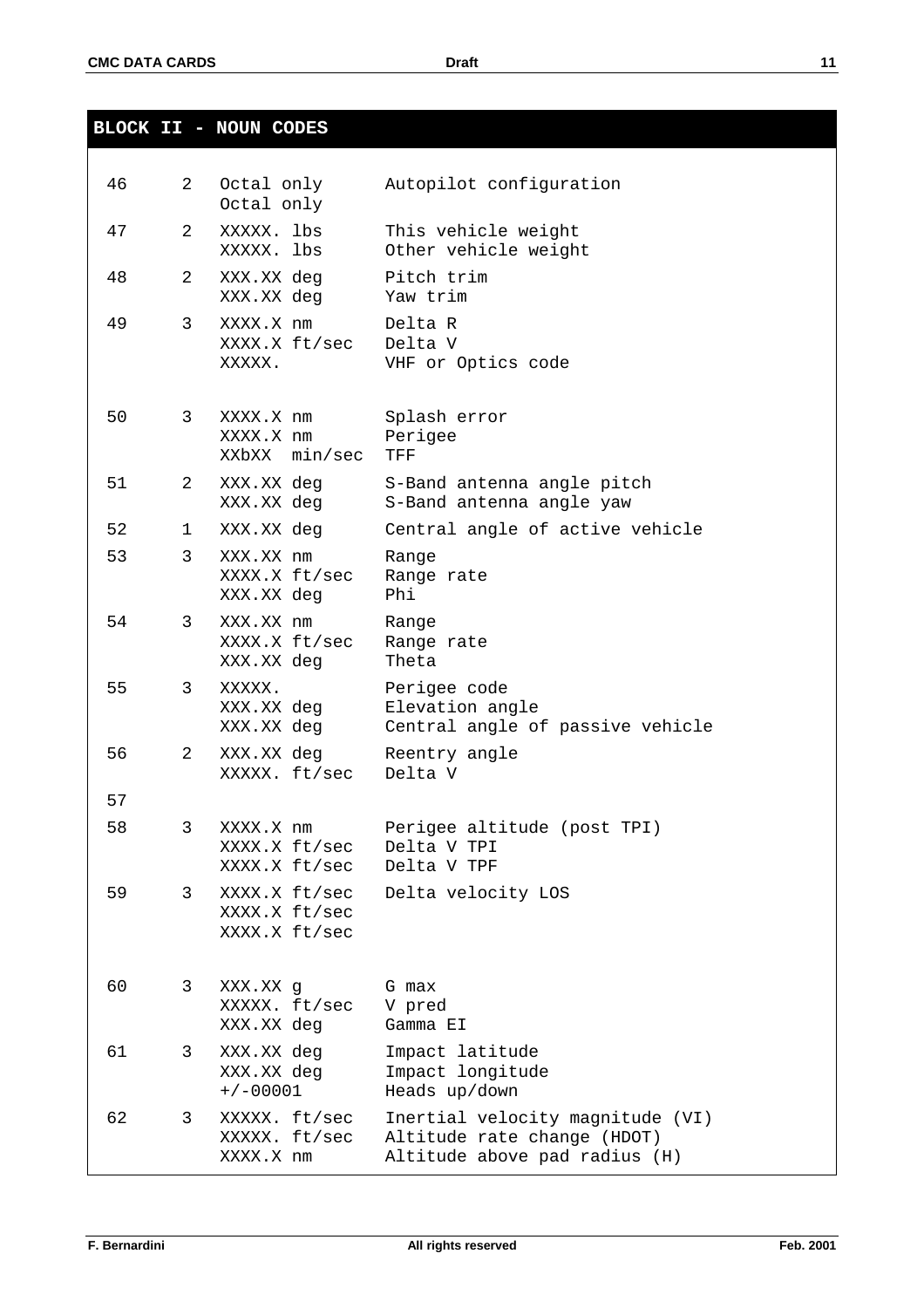**BLOCK II - NOUN CODES**

| 63 | 3 | XXXX.X nm<br>XXXXX. ft/sec<br>XXbXX min/sec  | Range 297,431 to splash (RTGO)<br>Predicted inertial velocity (VIO)<br>Time from 297, 431 (TFE) |
|----|---|----------------------------------------------|-------------------------------------------------------------------------------------------------|
| 64 | 3 | XXX.XX g<br>XXXXX. ft/sec<br>XXXX.X nm       | Drag accelerator<br>Inertial velocity (VI)<br>Range to splash                                   |
| 65 | 3 | 00XXX. hrs<br>000XX. min<br>0XX.XX sec       | Sampled AGC time (fetched in interrupt)                                                         |
| 66 | 3 | XXX.XX deg<br>XXXX.X nm<br>XXXX.X nm         | Command bank angle (BETA)<br>Cross range error<br>Down range error                              |
| 67 | 3 | XXXX.X nm<br>XXX.XX deg<br>XXX.XX deg        | Range to target<br>Present latitude<br>Present longitudine                                      |
| 68 | 3 | XXX.XX deg<br>XXXXX. ft/sec<br>XXXXX. ft/sec | Command bank angle (BETA)<br>Inertial velocity (VI)<br>Altitude rate change (RDOT)              |
| 69 | 3 | XXX.XX deg<br>XXX.XX g<br>XXXXX. ft/sec      | <b>BETA</b><br>DL<br>VL                                                                         |
| 70 | 3 | Octal only<br>Octal only<br>Octal only       | Star code<br>Landmark data<br>Horizon data                                                      |
| 71 | 3 | Octal only<br>Octal only<br>Octal only       | Star code<br>Landmark data<br>Horizon data                                                      |
| 72 |   |                                              |                                                                                                 |
| 73 | 3 | XXXXX. nm<br>XXXXX. ft/sec<br>XXX.XX deg     | Altitude<br>Velocity<br>Flight path angle                                                       |
| 74 | 3 | XXXXX. deg<br>XXXXX. ft/sec<br>XXX.XX g      | Command bank angle (BETA)<br>Inertial velocity (VI)<br>Drag acceleration                        |
| 75 | 3 | XXXX.X nm<br>XXbXX min/sec<br>XXbXX min/sec  | Delta altitude CDH<br>Delta time (CDH-CSI or TPI-CDH)<br>Delta time (TPI-CDH or TPI-NOMTPI)     |
| 76 |   |                                              |                                                                                                 |
| 77 |   |                                              |                                                                                                 |
| 78 | 3 | XXX.XX deg<br>XXX.XX deg<br>XXX.XX deg       | Yaw angle for P20<br>Pitch angle for P20<br>Azimuth constraint for P20                          |
| 79 | 2 | X.XXXX deg/sec<br>XXX.XX deg                 | P20 rotation rate<br>P20 rotation deadband                                                      |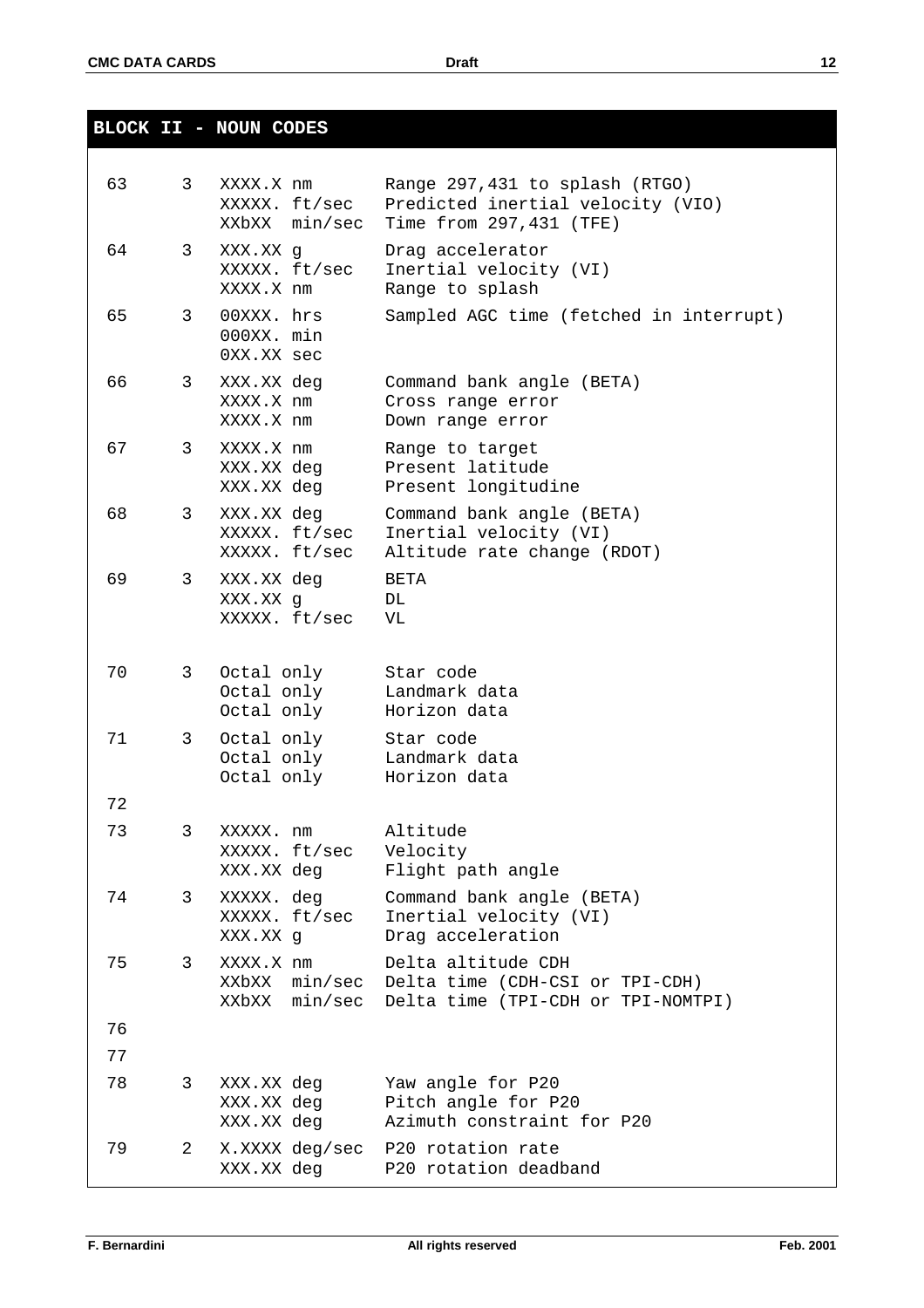**BLOCK II - NOUN CODES**

| 80 | 3 <sup>7</sup> | XXbXX min/sec<br>XXXXX. ft/sec<br>XXXXX. ft/sec | Time from ignition/cutoff<br>VG<br>Delta V (accumulated)          |
|----|----------------|-------------------------------------------------|-------------------------------------------------------------------|
| 81 | 3 <sup>7</sup> | XXXX.X ft/sec<br>XXXX.X ft/sec<br>XXXX.X ft/sec | Delta V (LV)                                                      |
| 82 | 3 <sup>7</sup> | XXXX.X ft/sec<br>XXXX.X ft/sec<br>XXXX.X ft/sec | Delta V (LV)                                                      |
| 83 | 3 <sup>7</sup> | XXXX.X ft/sec<br>XXXX.X ft/sec<br>XXXX.X ft/sec | Delta V (Body)                                                    |
| 84 | 3              | XXXX.X ft/sec<br>XXXX.X ft/sec<br>XXXX.X ft/sec | Delta V (Other vehicle)                                           |
| 85 | 3              | XXXX.X ft/sec<br>XXXX.X ft/sec<br>XXXX.X ft/sec | VG (Body)                                                         |
| 86 | 3 <sup>7</sup> | XXXXX. ft/sec<br>XXXXX. ft/sec<br>XXXXX. ft/sec | Delta V (LV)                                                      |
| 87 | 2              | XXX.XX deg<br>XX.XXX deg                        | Mark data shaft<br>Mark data trunnion                             |
| 88 | 3              | . XXXXX<br>XXXXX.<br>XXXXX.                     | Half unit Sun or Planet vector                                    |
| 89 | 3              | XX.XXX deg<br>XX.XXX deg<br>XXX.XX nm           | Landmark latitude<br>Longitude/2<br>Altitude                      |
| 90 | 3              | XXX.XX nm<br>XXXX.X fps<br>XXXX.X fps           | Y active vehicle<br>Y Dot active vehicle<br>Y Dot passive vehicle |
| 91 | 2              | XXX.XX deg<br>XX.XXX deg                        | OCDU angle shaft<br>OCDU angle trunnion                           |
| 92 | 2              | XXX.XX deg<br>XX.XXX deg                        | New optics angle shaft<br>New optics angle trunnion               |
| 93 | 3              | XX.XXX deg<br>XX.XXX deg<br>XX.XXX deg          | Delta gyro angles                                                 |
| 94 | 2              | XXX.XX deg<br>XX.XXX deg                        | New optics angle shaft<br>New optics angle trunnion               |
| 95 | 3              | XXbXX min/sec<br>XXXXX. ft/sec<br>XXXXX. ft/sec | Time from ignition/cutoff<br>VG<br>Inertial velocity magnitude    |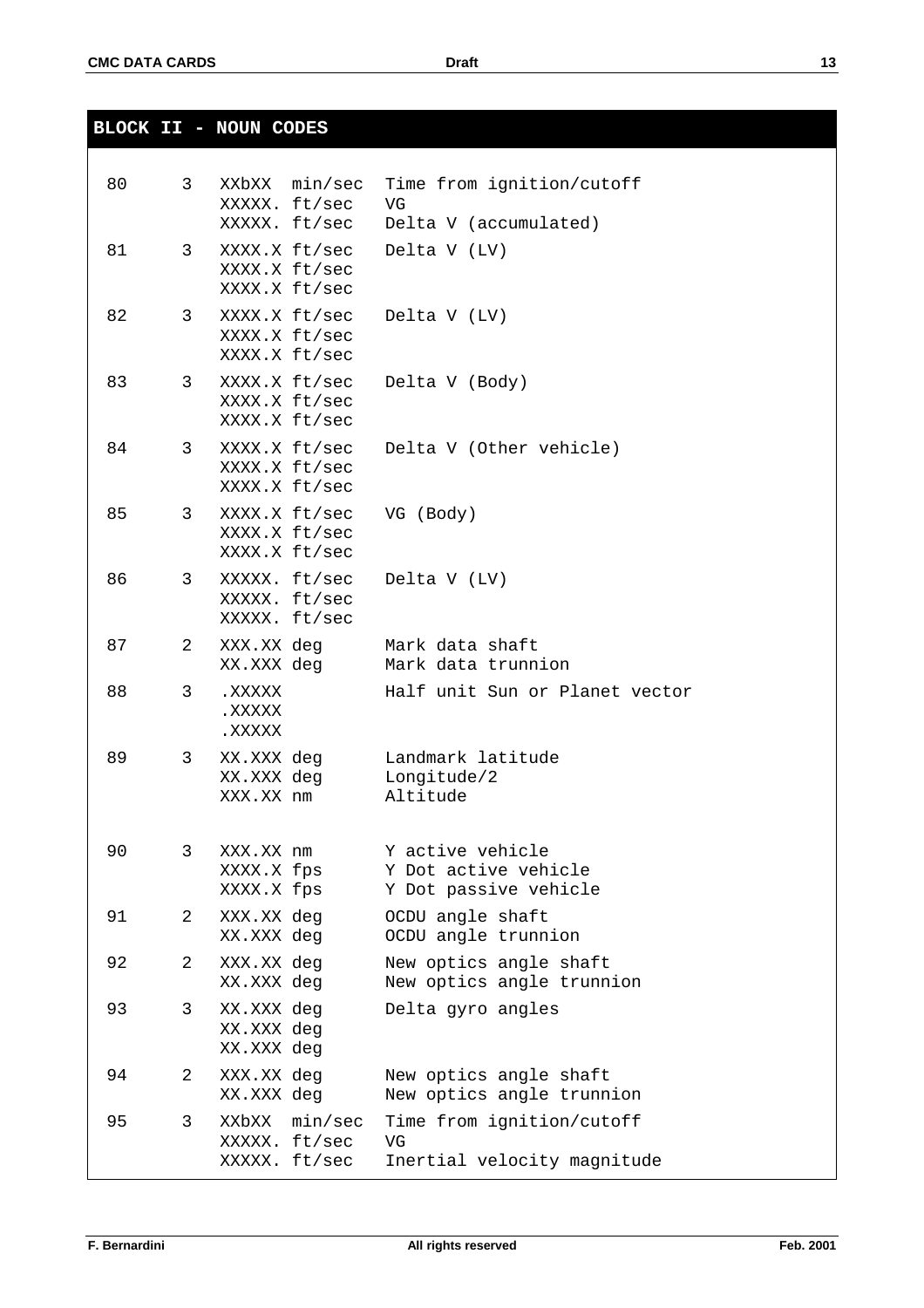|    |                | BLOCK II - NOUN CODES                       |                                                  |
|----|----------------|---------------------------------------------|--------------------------------------------------|
| 96 | 3 <sup>7</sup> | XXX.XX nm<br>XXXX.X ft/sec<br>XXXX.X ft/sec | Y CM<br>Y Dot CM<br>Y Dot LM                     |
| 97 | $\mathbf{3}$   | XXXXX.<br>XXXXX.<br>XXXXX.                  | System test inputs                               |
| 98 | $\mathbf{3}$   | XXXXX.<br>. XXXXX<br>XXXXX.                 | System test results and inputs                   |
| 99 | 3 <sup>7</sup> | XXXXX. ft<br>XXXX.X ft/sec<br>XXXXX.        | RMS in position<br>RMS in velocity<br>RMS option |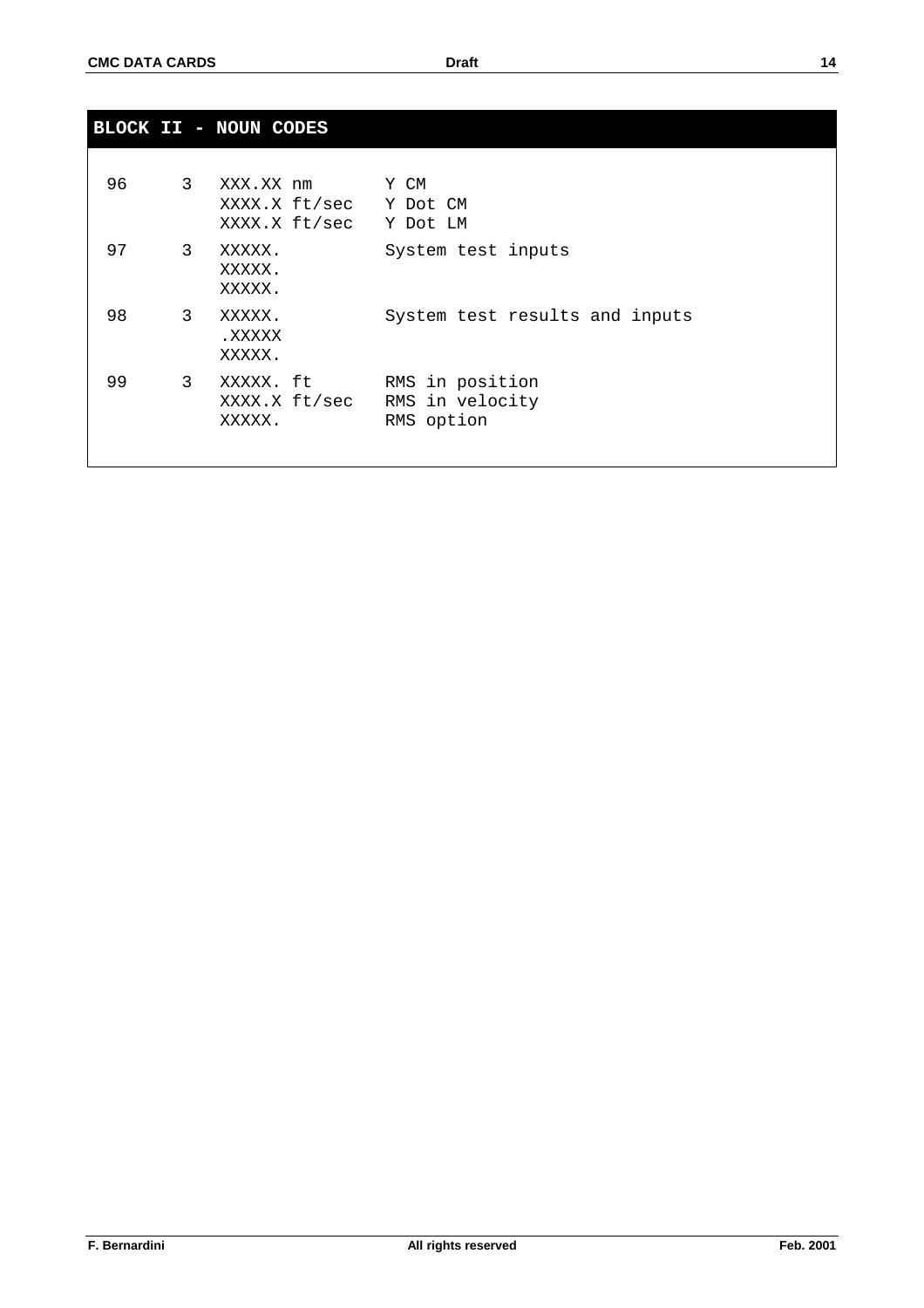# **BLOCK II - NOUN STORAGE REGISTER NAMES Code Register(s)** 01 (Specify address) (Specify address) (Specify address) DSPTEM1 OPTION1,+1 XREG YREG ZREG ALMCADR,+1,+2 FAILREG,+1,+2 (Specify channel) TCSI,+1 OPTIONX,+1 TCDH,+1 VC/O (Increment address) DSPTEMX,+1 CPHIX,+1,+2 THETAD,+1,+2 CDUX,Y,Z PIPAX,Y,Z THETAD,+1,+2 DSPTEM2,+1 DSPTEM1,+1,+2 N26/PRI,+1,+2 SMODE DSPTEM1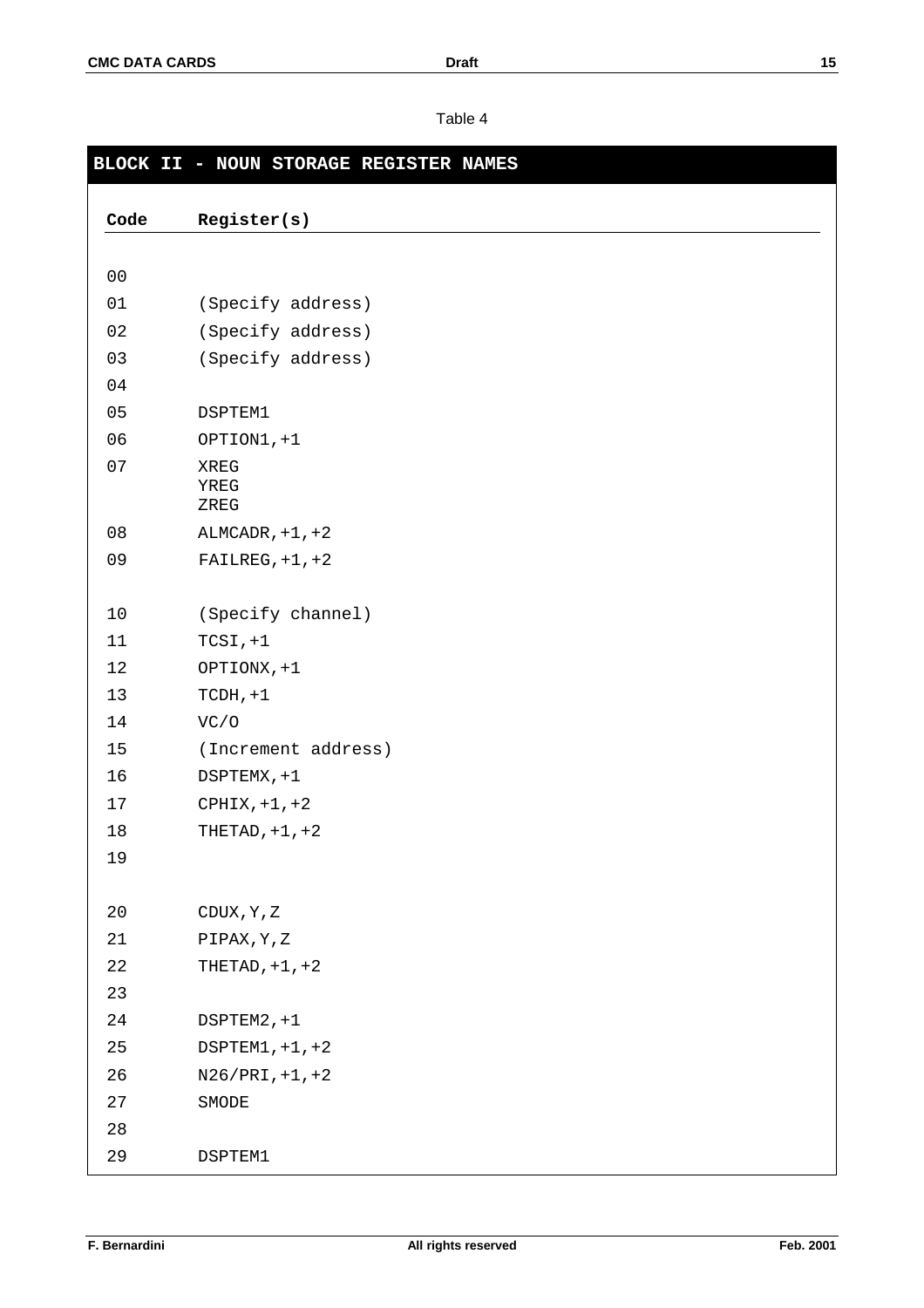|    | BLOCK II - NOUN STORAGE REGISTER NAMES    |  |  |  |
|----|-------------------------------------------|--|--|--|
| 30 | $DSPTEM1, +1, +2$                         |  |  |  |
| 31 | AGEOFW, +1                                |  |  |  |
| 32 | $-$ TPER, $+1$                            |  |  |  |
|    |                                           |  |  |  |
| 33 | $TIG, +1$                                 |  |  |  |
| 34 | DSPTEM1, +1                               |  |  |  |
| 35 | $TTOGO, +1$                               |  |  |  |
| 36 | $TIME2, +1$                               |  |  |  |
| 37 | $TTP1, +1$                                |  |  |  |
| 38 | $TET, +1$                                 |  |  |  |
| 39 | $T3T0T4, +1$                              |  |  |  |
| 40 | <b>TTOGO</b><br>VGDISP<br><b>DVTOTAL</b>  |  |  |  |
| 41 | DSPTEM1, +1                               |  |  |  |
| 42 | HAPO<br>HPER<br>VGDISP                    |  |  |  |
| 43 | $_{\rm LAT}$<br>LONG<br>ALT               |  |  |  |
| 44 | HAPOX<br>HPERX<br>TFF                     |  |  |  |
| 45 | VHFCNT<br><b>TTOGO</b><br>$+MGA$          |  |  |  |
| 46 | DAPDATR1<br>DAPDATR2                      |  |  |  |
| 47 | CSMMASS<br>LEMMASS                        |  |  |  |
| 48 | PACTOFF<br>YACTOFF                        |  |  |  |
| 49 | $N49DISP, +2, +4$                         |  |  |  |
| 50 | RSP-RREC<br>HPERX<br>$\operatorname{TFF}$ |  |  |  |
| 51 | RHOSB<br>GAMMASB                          |  |  |  |
| 52 | ACTCENT                                   |  |  |  |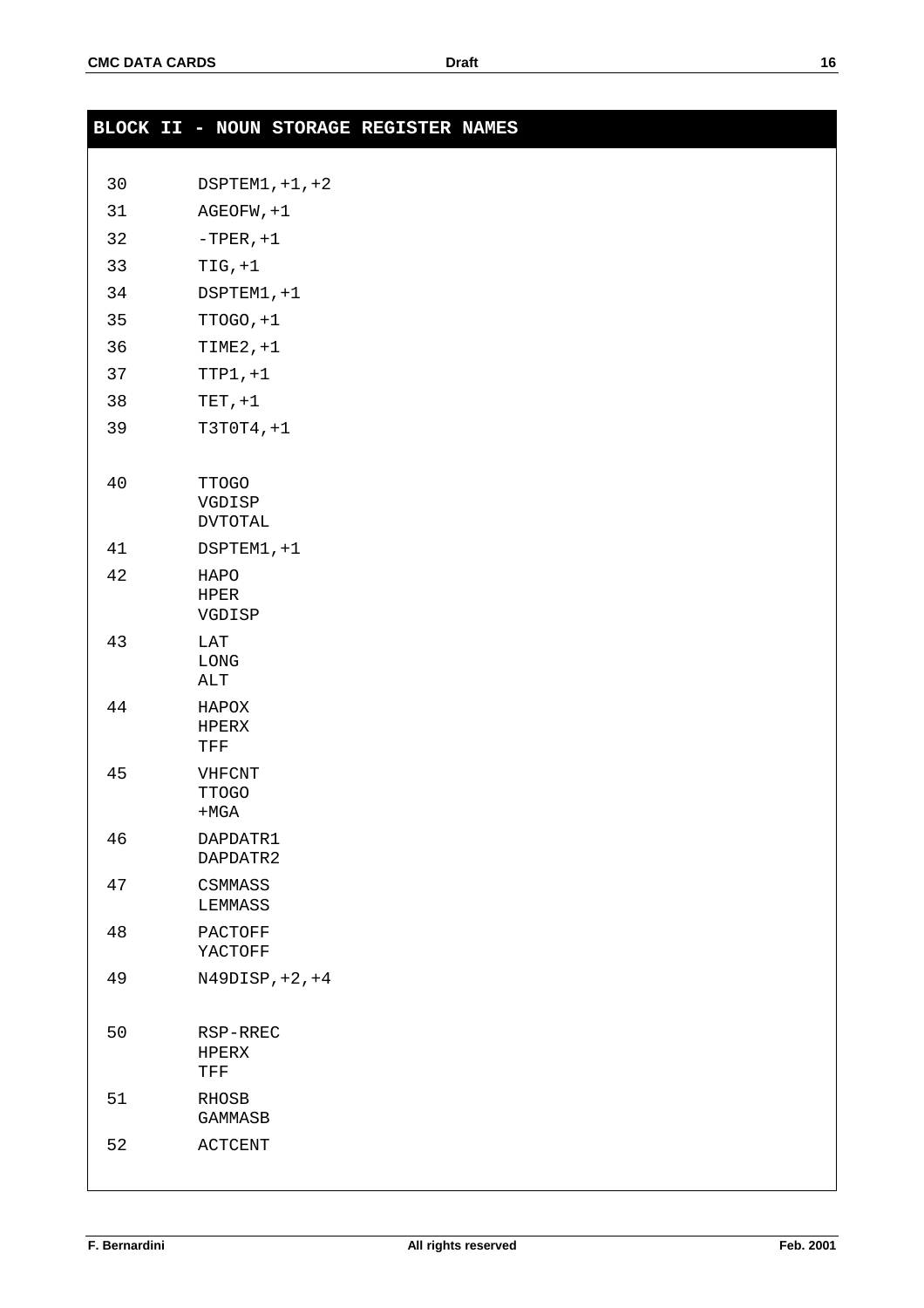|    | BLOCK II - NOUN STORAGE REGISTER NAMES         |          |  |
|----|------------------------------------------------|----------|--|
| 53 | ${\tt RANGE}$<br><b>RRATE</b><br><b>RTHETA</b> | (RPHI ?) |  |
| 54 | ${\tt RANGE}$<br><b>RRATE</b><br><b>RTHETA</b> |          |  |
| 55 | $\texttt{NNI}$<br>ELEV<br>CENTANG              |          |  |
| 56 | RTEGAM2D<br><b>RTEDVD</b>                      |          |  |
| 57 | DELTAR                                         |          |  |
| 58 | POSTTPI<br>DELVTPI<br>DELVTPF                  |          |  |
| 59 | DVLOS, $+2$ , $+4$                             |          |  |
| 60 | GMAX<br>VPRED<br>GAMMAEI                       |          |  |
| 61 | LAT(SPL)<br>LNG (SPL)<br>HEADSUP               |          |  |
| 62 | VMAGI<br>${\tt HDOT}$<br>ALT 1                 |          |  |
| 63 | RTGO<br>VIO<br>TTE                             |          |  |
| 64 | $\mathbb D$<br>VMAGI<br>RTGON64                |          |  |
| 65 | SAMPTIME, +1                                   |          |  |
| 66 | $\texttt{ROLLC}$<br>XRNGERR<br><b>DNRNGERR</b> |          |  |
| 67 | RTGON67<br>$_{\rm LAT}$<br>${\rm LONG}$        |          |  |
| 68 | <b>ROLLC</b><br>VMAGI<br>$\text{RDOT}{}$       |          |  |
| 69 | <b>ROLLC</b><br>Q7<br>$\rm{VL}$                |          |  |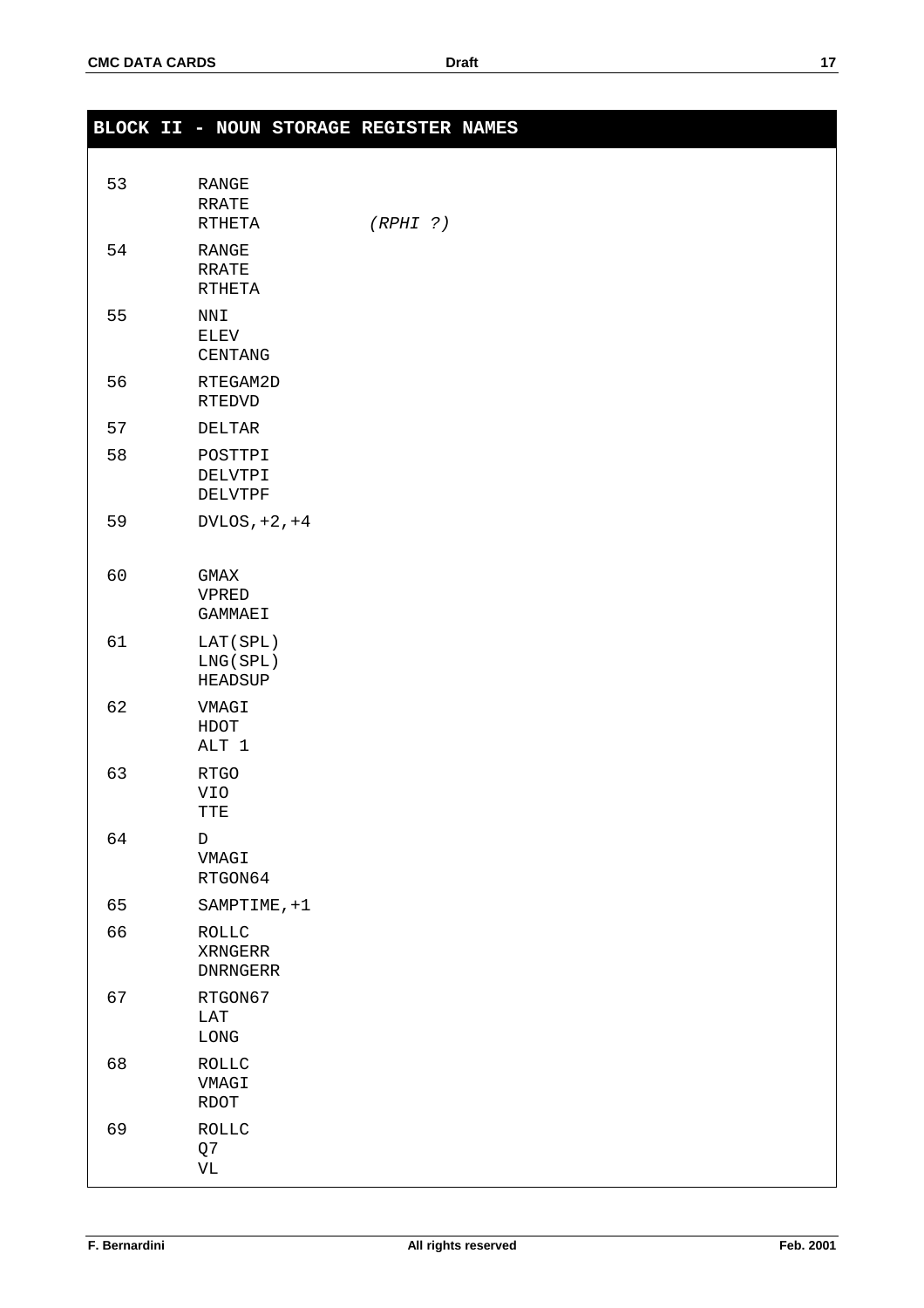|    | BLOCK II - NOUN STORAGE REGISTER NAMES   |  |
|----|------------------------------------------|--|
|    |                                          |  |
| 70 | STARCODE<br>LANDMARK<br>HORIZON          |  |
| 71 | STARCODE<br>LANDMARK<br>HORIZON          |  |
| 72 |                                          |  |
| 73 | P21ALT<br>P21VEL<br>P21GAM               |  |
| 74 | $\texttt{ROLLC}$<br>VMAGI<br>$\mathbb D$ |  |
| 75 | <b>DIFFALT</b><br>T1TOT2<br>T2TOT3       |  |
| 76 |                                          |  |
| 77 |                                          |  |
| 78 | UTAW<br>UTPIT<br>AZIMUTH                 |  |
| 79 | RATEPTC<br>DBPTC                         |  |
| 80 | <b>TTOGO</b><br>VGDISP<br><b>DVTOTAL</b> |  |
| 81 | DELVLVC, $+2, +4$                        |  |
| 82 | DELVLVC, $+2$ , $+4$                     |  |
| 83 | DELVIMU, $+2$ , $+4$                     |  |
| 84 | DELVOV, $+2$ , $+4$                      |  |
| 85 | VGBODY, $+2$ , $+4$                      |  |
| 86 | DELVLVC, $+2$ , $+4$                     |  |
| 87 | $MRKBUFF1+3, +5$                         |  |
| 88 | STARSAV3, $+2$ , $+4$                    |  |
| 89 | LANDLAT<br>LANDLONG<br>LANDALT           |  |
| 90 | YCSM<br>YDOTC<br>YDOTL                   |  |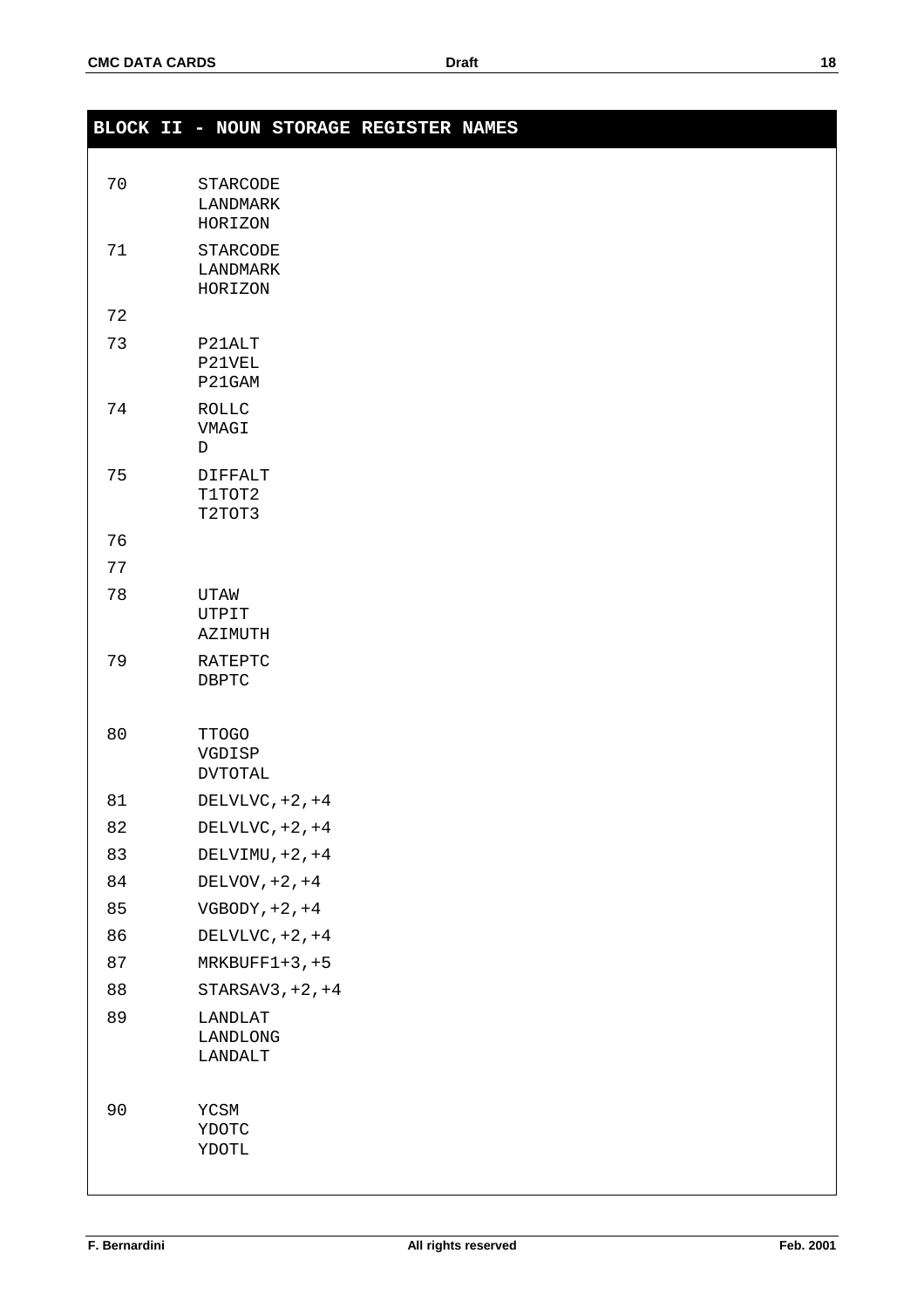|    | BLOCK II - NOUN STORAGE REGISTER NAMES |
|----|----------------------------------------|
|    |                                        |
| 91 | CDUS<br>$\texttt{CDUT}{}$              |
| 92 | $\operatorname{SAC}$<br>PAC            |
| 93 | $OGC, +2, +4$                          |
| 94 | $MRKBUFI+3, +5$                        |
| 95 | <b>TTOGO</b><br><b>VGTLI</b><br>VNOW   |
| 96 | <b>RANGE</b><br><b>RRATE</b><br>RRATE2 |
| 97 | DSPTEM1, $+1$ , $+2$                   |
| 98 | $DSPTEM2, +1, +2$                      |
| 99 | WWPOS<br>WWVEL<br>WWOPT                |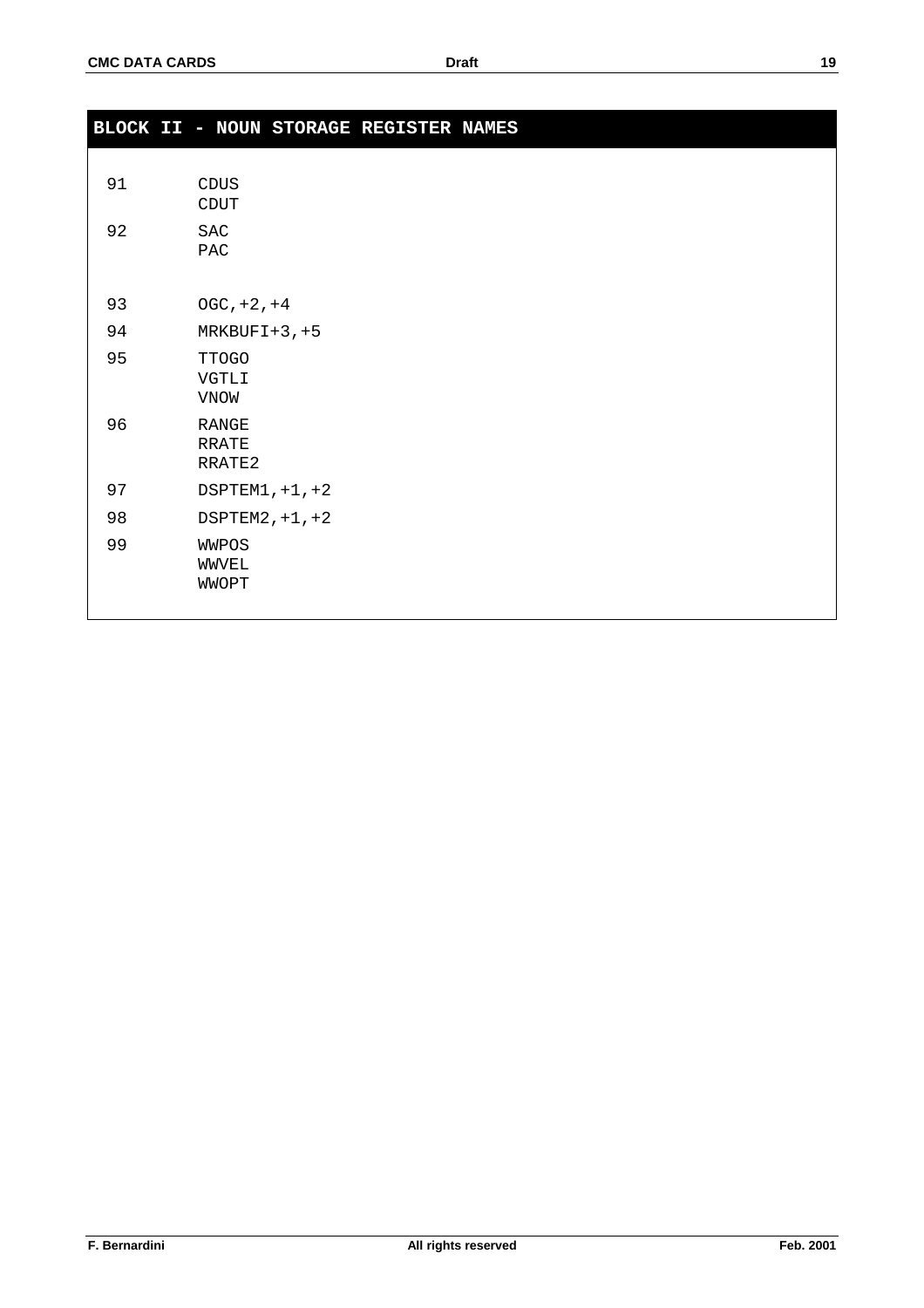# **BLOCK II - CHECK LIST CODES**

| R1 Code |         | Action to be effected                               |
|---------|---------|-----------------------------------------------------|
|         |         |                                                     |
| 00014   | KEY IN  | Fine alignment option                               |
| 00015   | PERFORM | Celestial body acquisition                          |
| 00016   | KEY IN  | Terminate mark sequence                             |
| 00017   | PERFORM | MINKEY rendezvous                                   |
| 00020   | PERFORM | MINKEY plane change pulse torquing                  |
| 00041   | SWITCH  | CS/SM speration to up                               |
| 00062   | SWITCH  | AGC power down                                      |
|         |         |                                                     |
| 00202   | PERFORM | GNCS automatic maneuver                             |
| 00203   | SWITCH  | To CMC-AUTO                                         |
| 00204   | PERFORM | SPS gimbal trim                                     |
|         |         |                                                     |
| 00409   | SWITCH  | Optics to manual or zero                            |
|         |         |                                                     |
|         |         |                                                     |
| Note:   |         | SWITCH denotes: change position of a console switch |
|         |         | PERFORM denotes: start or end of a task             |
|         |         | KEY IN denotes: key in or data thru the DSKY        |
|         |         |                                                     |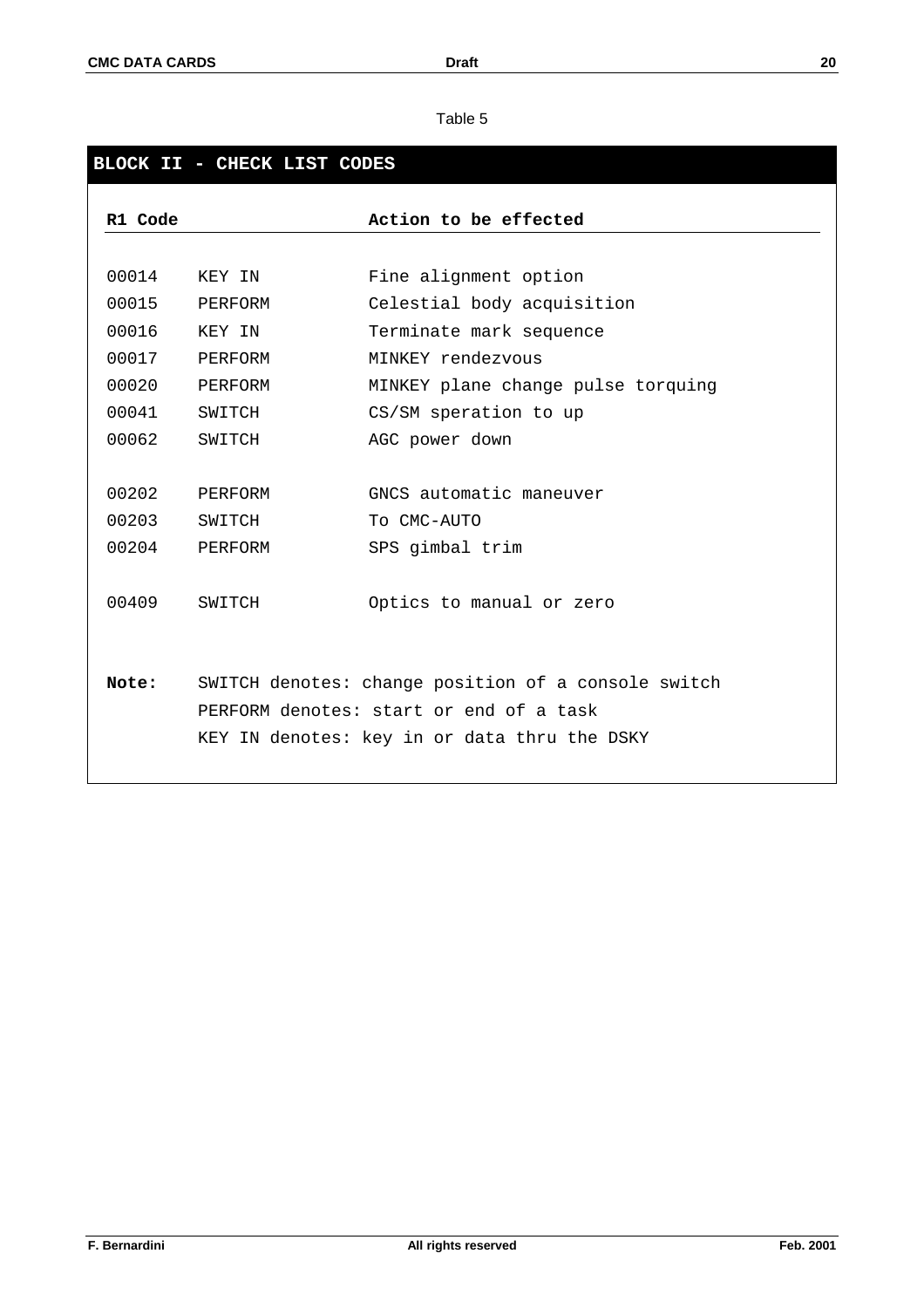# **BLOCK II - OPTION CODES**

| Code  | Purpose                                          | Input for components                                                                                                               |
|-------|--------------------------------------------------|------------------------------------------------------------------------------------------------------------------------------------|
|       | 00001 Specify IMU orientation                    | $1 = PREF$<br>$2 = NOM$<br>$3 = REFSMMAT$                                                                                          |
| 00002 | Specify vehicle                                  | $1 = THIS$<br>$2 = 0$ THER                                                                                                         |
| 00003 | Specify tracking attitude                        | $1 = PREFERRED$<br>$2 = 0$ THER                                                                                                    |
| 00004 | Specify state of tracking<br>$($ = FULTKFLAG)    | $0 =$ FULL<br>$1 = PARTIAL$                                                                                                        |
| 00007 | Specify propulsion                               | $1 =$ SPS<br>$2 = RCS$                                                                                                             |
| 00024 | Specify tracking option                          | 0 = RENDEZVOUS, VECPOINT<br>1 = CELESTIAL BODY, VECPOINT<br>$2 = ROTATION$<br>4 = RENDEZVOUS, 3-AXIS<br>5 = CELESTIAL BODY, 3-AXIS |
|       | to load into component R2 the option he desires. | The specified option code will be flashed in component R1<br>in conjunction with Verb 04 Noun 06 to request the astronaut          |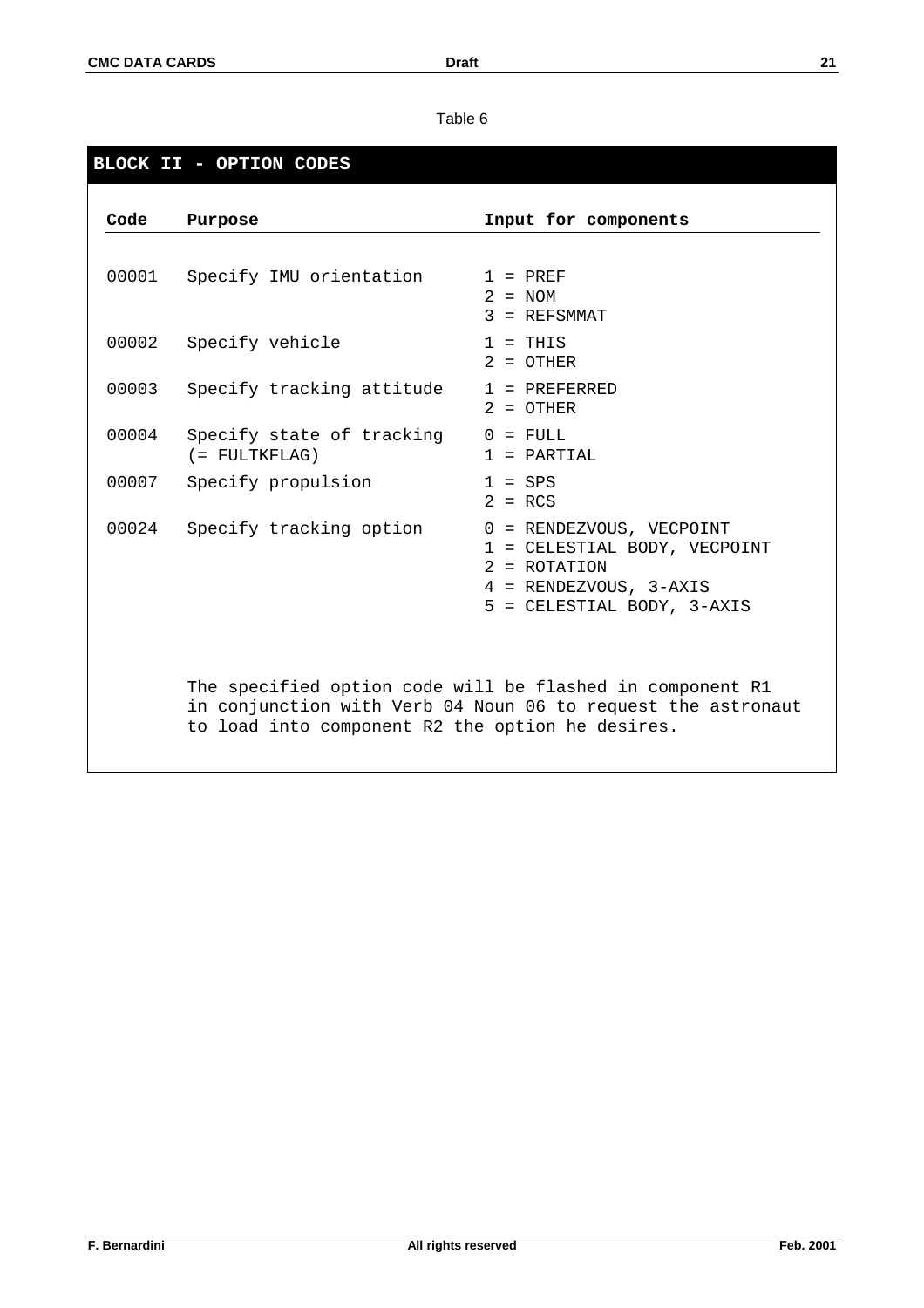# **BLOCK II – ALARM CODES**

| Code  | Type                                                                | Set by                              |
|-------|---------------------------------------------------------------------|-------------------------------------|
|       |                                                                     |                                     |
| 00110 | No mark since last mark reject                                      | <b>SEXTMARK</b>                     |
| 00113 | No inbits                                                           | SEXTMARK                            |
|       | 00114 Mark made but not desired                                     | <b>SEXTMARK</b>                     |
| 00115 | Optics torque request with switch not at CMC                        | EXT VERB OPT CDU                    |
| 00116 | Optics switch altered before 15 sec zero time T4RUPT<br>elapsed     |                                     |
| 00117 | Optics torque request with optics not<br>available (OPTIND = $-0$ ) | EXT VERB OPT CDU                    |
| 00120 | Optics torque request with optics not zeroed                        | T4RUPT                              |
| 00121 | CDUs no good at time of mark                                        | SXTMARK                             |
|       |                                                                     |                                     |
| 00205 | Bad PIPA reading                                                    | SERVICER                            |
| 00206 | ICDU zero not allowed with coarse align +<br>gimbal lock            | IMU MODE SWITCH                     |
| 00207 | ISS turn-on request not present for 90 sec                          | T4RUPT                              |
| 00210 | IMU not operating                                                   | IMU MODE SWITCH,<br>IMU-2, R02, P51 |
| 00211 | Coarse align error > 2 degrees                                      | IMU MODE SWITCH                     |
| 00212 | PIPA fail but PIPA in not being used                                | IMU MODE SWITCH,<br>T4RUPT          |
| 00213 | IMU not operating with turn-on request                              | T4RUPT                              |
| 00214 | Program using IMU when turned off                                   | T4RUPT                              |
| 00217 | Bad return from stall routines                                      | <b>CURTAINS</b>                     |
| 00220 | IMU not aligned - no REFSMMAT                                       | R02, P51                            |
|       |                                                                     |                                     |
| 00401 | Desired gimbal angles yield gimbal lock                             | IMF ALIGN, IMU-2                    |
|       | 00402 Crew must honor 2nd MINKEY torque request                     | P52                                 |
| 00404 | Target out of view - trunnion angle > 90                            | R52                                 |
|       | degrees                                                             |                                     |
| 00405 | Two stars not available                                             | P52, P54                            |
| 00406 | Rendezvous navigation not operating                                 | R21, R23                            |
| 00421 | W-Matrix overflow                                                   | INTEGRV                             |
|       |                                                                     |                                     |
| 00600 | Imaginary roots on first iteration                                  | P32, P72                            |
| 00601 | Post CSI perigee altitude low                                       | P32, P72                            |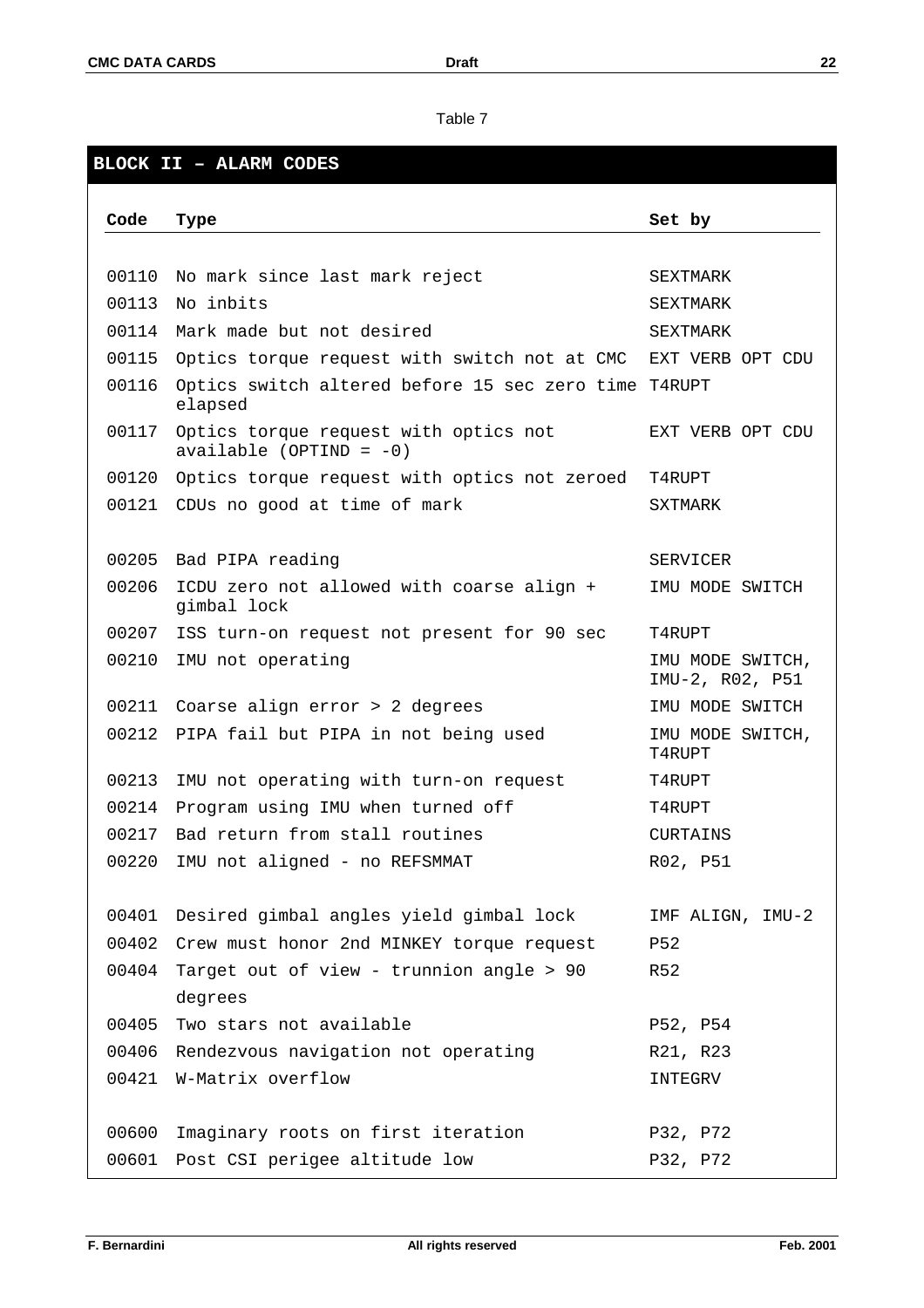| 00602 | Post CDH perigee altitude low                            | P32, P72               |
|-------|----------------------------------------------------------|------------------------|
| 00603 | CSI to CDH time less than 10 minutes                     | P32, P72, P33,<br>P73  |
| 00604 | CDH to TPI time less than 10 minutes                     | P32, P72               |
| 00605 | Number of iterations exceed loop maximum                 | P32, P72, P37          |
| 00606 | DV exceeds 1000 fps                                      | P32, P72               |
| 00611 | No TIG for given elevation angle                         | P34, P74               |
| 00612 | State vector in wrong sphere of influence                | P37                    |
| 00613 | Re-entry angle out of limits                             | P37                    |
|       |                                                          |                        |
|       | 00777 PIPA fail caused ISS warning                       | T4RUPT                 |
|       | 01102 AGC self test error                                | SELF CHECK             |
| 01105 | Downlink too fast                                        | T4RUPT                 |
| 01106 | Uplink too fast                                          | T4RUPT                 |
| 01107 | Phase table failure, assume erasable memory<br>destroyed | RESTART                |
|       |                                                          |                        |
| 01301 | ARCSIN-ARCCOS argument too large                         | INTERPRETER            |
|       |                                                          |                        |
| 01407 | VG increasing                                            | S40.8                  |
| 01426 | IMU unsatisfactory                                       | P61, P62               |
| 01427 | IMU reversed                                             | P61, P62               |
|       |                                                          |                        |
|       | 01520 V37 request not permitted at this time             | V37                    |
|       | 01600 Overflow in drift test                             |                        |
|       |                                                          | OPT PRE ALIGN<br>CALIB |
|       | 01601 Bad IMU torque                                     | OPT PRE ALIGN          |
|       |                                                          | CALIB                  |
|       |                                                          |                        |
| 01703 | Insufficient time for integration, TIG was<br>slipped    | R41                    |
|       |                                                          |                        |
| 03777 | ICDU fail caused the ISS warning                         | T4RUPT                 |
|       |                                                          |                        |
|       | 04777 ICDU, PIPA fails caused the ISS warning            | T4RUPT                 |
|       |                                                          |                        |
|       |                                                          |                        |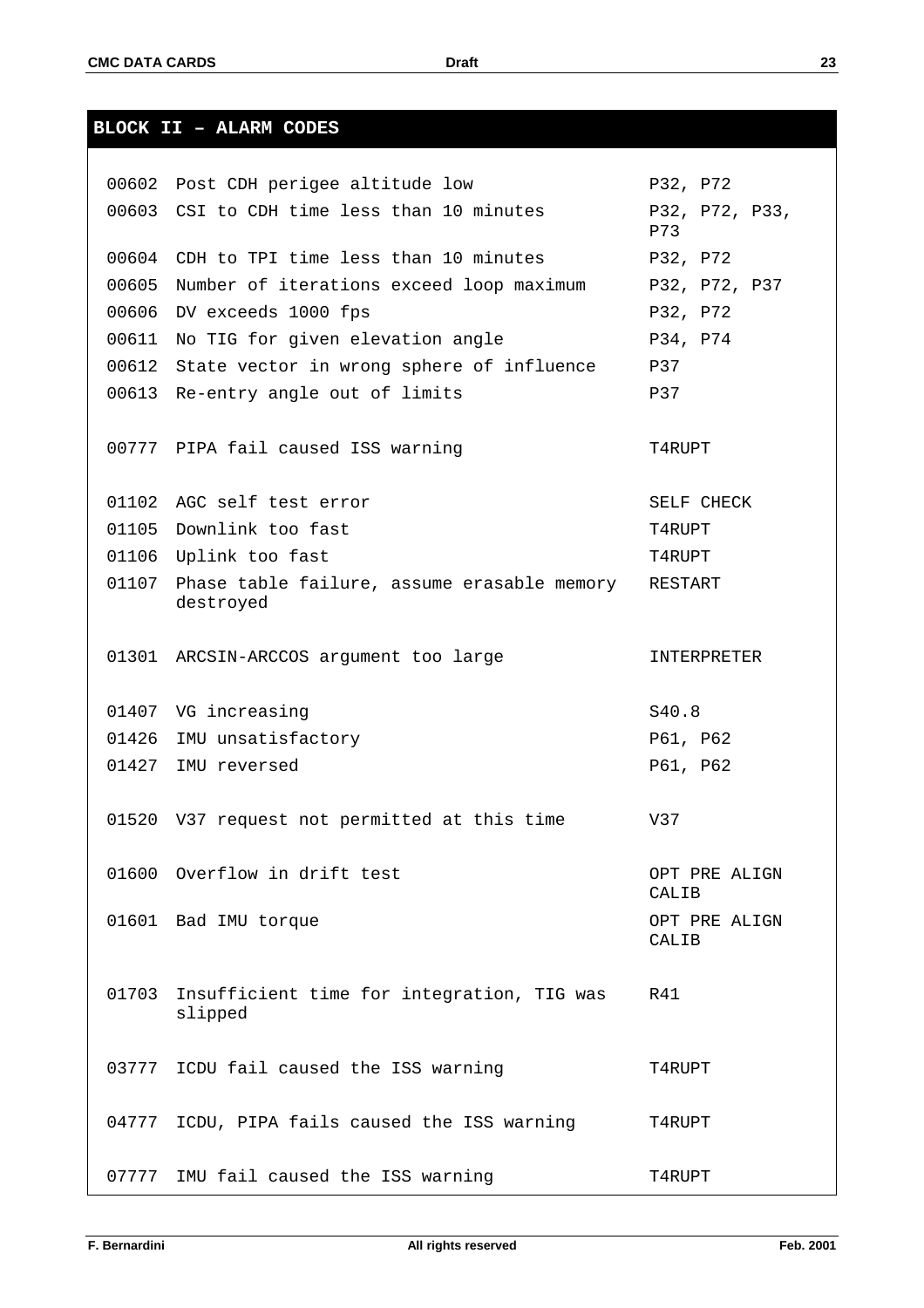**BLOCK II – ALARM CODES**

| 10777          | IMU, PIPA fails caused the ISS warning                                                                                                                                                                     | T4RUPT                 |
|----------------|------------------------------------------------------------------------------------------------------------------------------------------------------------------------------------------------------------|------------------------|
| 13777          | IMU, ICDU, PIPA fails caused the ISS warning                                                                                                                                                               | T4RUPT                 |
|                |                                                                                                                                                                                                            |                        |
| 20430          | * Integration abort due to sub-surface state<br>vector                                                                                                                                                     | ALL CALLS TO<br>INTEG. |
| 20607          | * No solution from TIME-THETA or TIME-RADIUS                                                                                                                                                               | TIMETHET,<br>TIMERAD   |
| 20610          | * LAMBDA less than unity                                                                                                                                                                                   | P37                    |
| 21204<br>21206 | * Negative or zero waitlist call<br>* Second job attempts to go to sleep via                                                                                                                               | WAITLIST<br>PINBALL    |
|                | keyboard and display program                                                                                                                                                                               |                        |
| 21210          | * Two programs using device at the same time                                                                                                                                                               | IMU MODE SWITCH        |
| 21302          | * SQRT called with negative argument abort                                                                                                                                                                 | INTERPRETER            |
| 21501          | * Keyboard and display alarm during internal<br>use (NVSUB), abort                                                                                                                                         | PINBALL                |
| 21502          | * Illegal flashing display                                                                                                                                                                                 | GOPLAY                 |
| 21521          | * P01 or P07 illegally selected                                                                                                                                                                            | P01, P07               |
|                |                                                                                                                                                                                                            |                        |
| 31104          | ** Delay routine busy                                                                                                                                                                                      | SERVICE ROUTINES       |
| 31201          | ** Executive overflow - no vacant areas                                                                                                                                                                    | <b>EXECUTIVE</b>       |
| 31202          | ** Executive overflow - no core sets                                                                                                                                                                       | <b>EXECUTIVE</b>       |
| 31203          | ** Waitlist overflow - too many tasks                                                                                                                                                                      | WAITLIST               |
| 31211          | ** Illegal interrupt of extended verb                                                                                                                                                                      | SEXTMARK               |
|                |                                                                                                                                                                                                            |                        |
|                | Notes: * POODOO abort, does software restart (ENEMA) and "GO TO POOH"<br>(flashing Verb 37) unless "AVERAGE G" is running then only<br>software restart<br>** Bailout abort, does software restart (ENEMA) |                        |
|                |                                                                                                                                                                                                            |                        |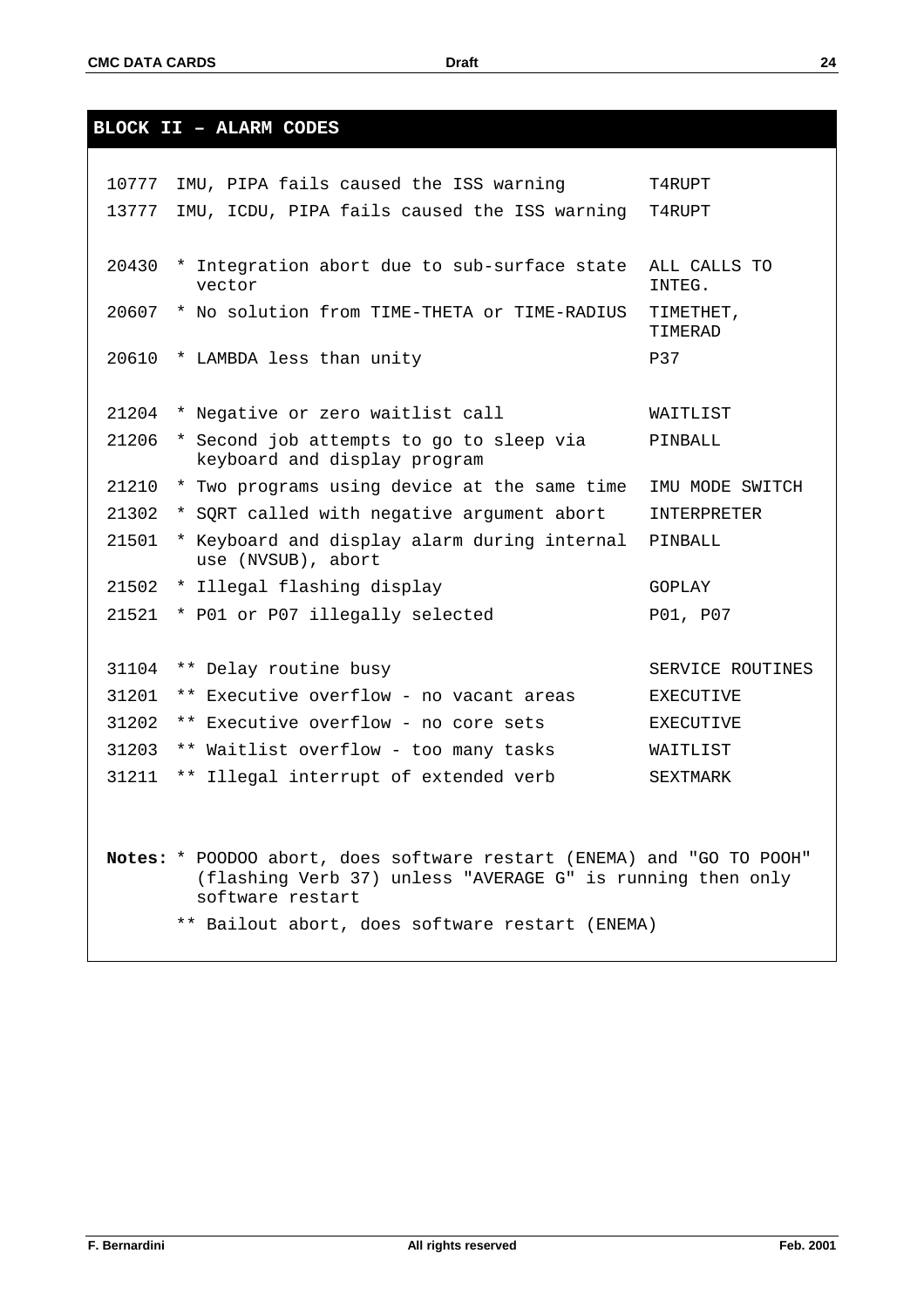# **BLOCK II – COMPUTER PROGRAMS**

| Phase             | Program<br>Number | Program title                                                     |
|-------------------|-------------------|-------------------------------------------------------------------|
|                   |                   |                                                                   |
| PRE LAUNCH        | 0 <sub>0</sub>    | CMC idling                                                        |
| AND SERVICE       | 01                | Prelaunch or service - initialization                             |
|                   | 02                | Prelaunch or service - gyro compassing                            |
|                   | 03                | Prelaunch or service - optical<br>verification of gyro compassing |
|                   | 06                | GNCS power down                                                   |
|                   | 07                | Systems test                                                      |
| <b>BOOST</b>      | 11                | Earth orbit insertion monitor (EOI)                               |
|                   | 15                | TLI initiate/cutoff                                               |
| <b>COAST</b>      | 20                | Universal tracking                                                |
|                   | 21                | Ground track determination                                        |
|                   | 22                | Orbital navigation                                                |
|                   | 23                | Cislunar midcourse navigation                                     |
|                   | 24                | Rate-aided optics (landmark tracking)                             |
|                   | 27                | CMC update                                                        |
|                   | 29                | Time to longitude                                                 |
| <b>PRE-THRUST</b> | 30                | External Delta V                                                  |
| <b>TARGETING</b>  | 31                | Height Adjustment Maneuver (HAM)                                  |
|                   | 32                | Co-elliptic Sequence Initiate (CSI)                               |
|                   | 33                | Constant Delta altitude (CDH)                                     |
|                   | 34                | Transfer Phase Initiation (TPI)                                   |
|                   | 35                | Transfer Phase (TPF)                                              |
|                   | 36                | Plane Change (PCM)                                                |
|                   | 37                | Return To Earth (RTE)                                             |
| <b>THRUSTING</b>  | 40                | SPS                                                               |
|                   | 41                | RCS                                                               |
|                   |                   | Thrust monitor                                                    |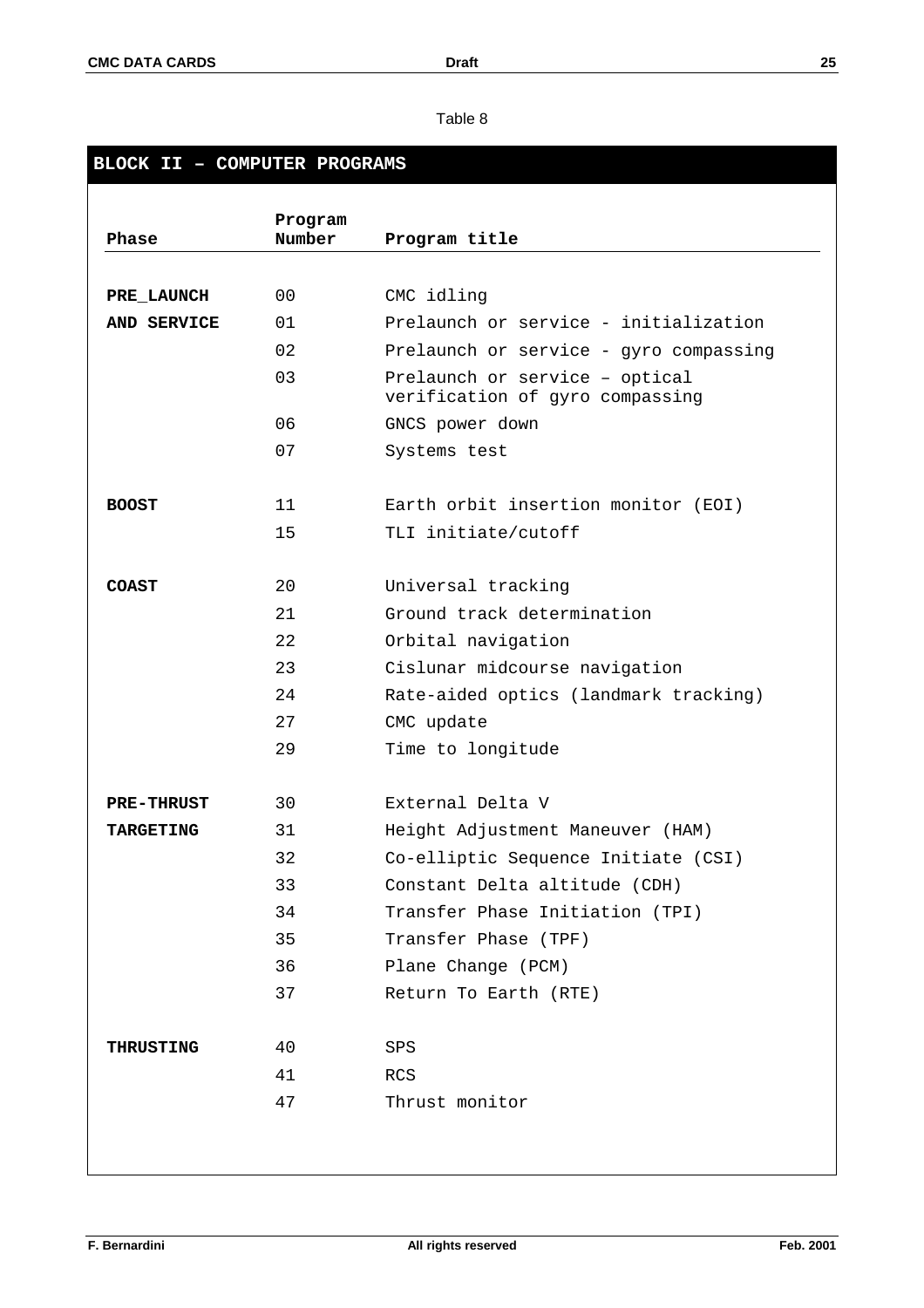| BLOCK II - COMPUTER PROGRAMS          |    |                                                       |
|---------------------------------------|----|-------------------------------------------------------|
|                                       |    |                                                       |
| <b>ALIGNMENT</b>                      | 51 | IMU orientation determination                         |
|                                       | 52 | IMU realign                                           |
|                                       | 53 | Back-up IMU orientation determination                 |
|                                       | 54 | Back-up IMU realign                                   |
| <b>ENTRY</b>                          | 61 | Entry - preparation                                   |
|                                       | 62 | Entry - CM/SM separation and pre-entry<br>maneuver    |
|                                       | 63 | Entry - initialization                                |
|                                       | 64 | Entry - post $0.05$ g                                 |
|                                       | 65 | Entry - up control                                    |
|                                       | 66 | Entry - ballistic                                     |
|                                       | 67 | Entry - final phase                                   |
| <b>PRE-THRUSTING</b><br>OTHER VEHICLE | 72 | LM Co-elliptic Sequence Initiation (CSI)<br>targeting |
|                                       | 73 | LM Constant Delta altitude (CDH) targeting            |
|                                       | 74 | LM Transfer Phase Initiation (TPI)<br>targeting       |
|                                       | 75 | LM transfer phase (midcourse) targeting               |
|                                       | 76 | LM target Delta V                                     |
|                                       | 77 | CSM target Delta V                                    |
|                                       | 79 | Rendezvous final phase                                |
|                                       |    |                                                       |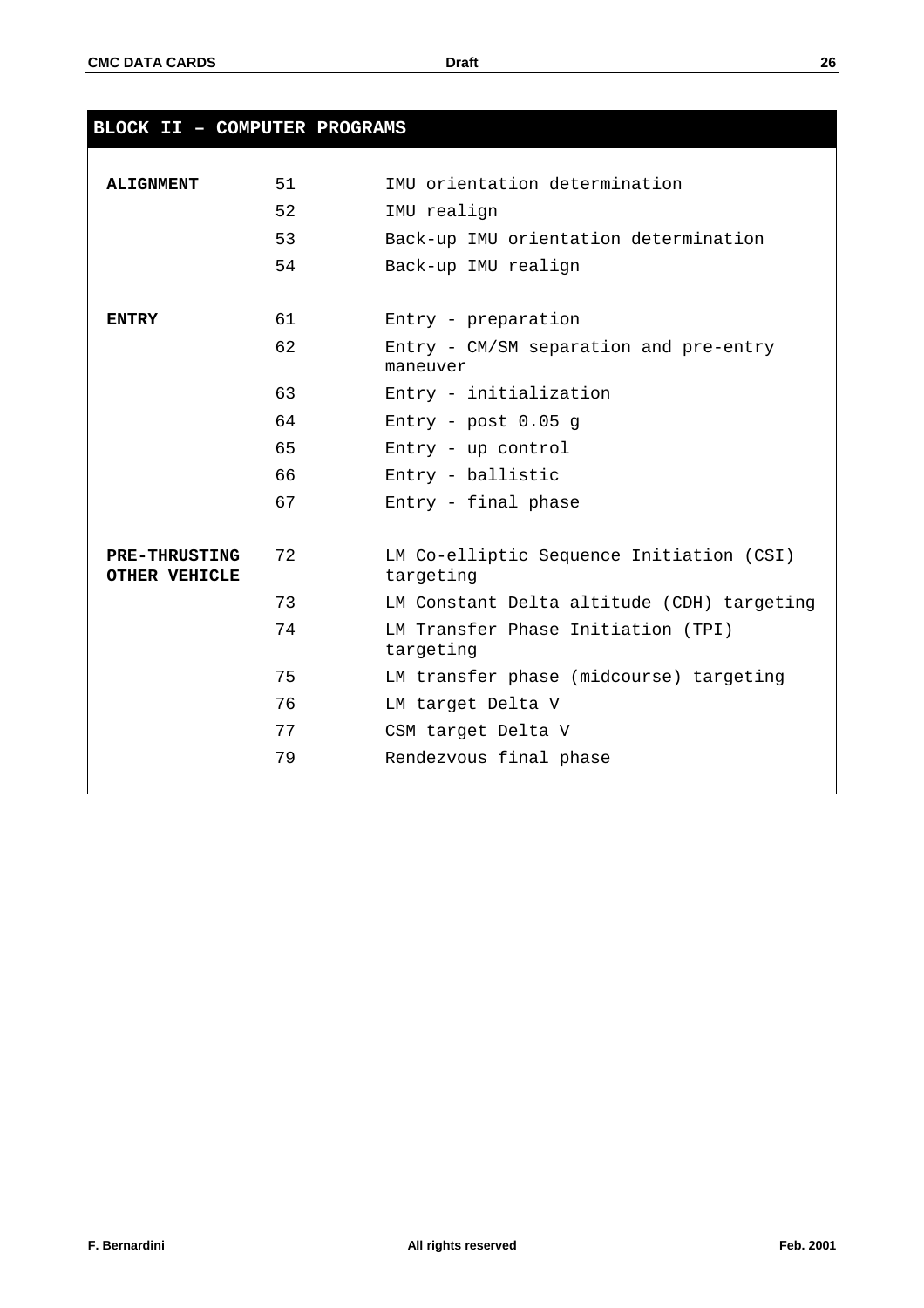# **BLOCK II – COMPUTER ROUTINES**

| Number           | Name                                             | Called/Initiated by                                    |
|------------------|--------------------------------------------------|--------------------------------------------------------|
|                  |                                                  |                                                        |
| R00              | Final automatic request terminate                | GO TO POOH                                             |
| R01              | Erasable and channel modification routine V25N07 |                                                        |
| R <sub>02</sub>  | IMU status check                                 | P20, P22, P40, P47,<br>P52, P54, P61, P62,<br>R05, R63 |
| R <sub>0</sub> 3 | Digital autopilot data load                      | V48                                                    |
| R05              | S-Band antenna angles                            | V64                                                    |
| R07              | MINKEY Controller                                | Not in A15 Cards                                       |
|                  |                                                  |                                                        |
| R21              | Rendezvous tracking sighting mark                | V57                                                    |
| R22              | Rendezvous tracking data processing              | P20                                                    |
| R23              | Backup rendezvous tracking and sighting<br>mark  | V54                                                    |
| R30              | Orbit parameter display                          | V82                                                    |
| <b>R31</b>       | Orbit parameter display number one               | V83                                                    |
| R33              | CMC/LGC clock synchronization                    | V06N65                                                 |
| R34              | Rendezvous parameter display number two          | V85                                                    |
| R36              | Rendezvous out-of-plane display                  | V90                                                    |
|                  |                                                  |                                                        |
| R40              | SPS thrust fail                                  | <b>P40</b>                                             |
| R41              | State vector integration (MID to AVE)            | P40, P41, P47, P61                                     |
|                  |                                                  |                                                        |
| R50              | Coarse align                                     | P52, P54                                               |
| <b>R51</b>       | Fine align                                       | P52, P54                                               |
| R52              | Automatic optics positioning                     | P20, P22, P23, R51                                     |
| R53              | Sighting mark                                    | P23, P51, R52                                          |
| R54              | Sighting data display                            | P51, R51                                               |
| R55              | Gyro torquing                                    | <b>R51</b>                                             |
| R56              | Alternate LOS sighting mark                      | P53, R51                                               |
| R57              | Optics calibration                               | P23                                                    |
|                  |                                                  |                                                        |
| R60              | Alternate LOS sighting mark                      | P23, P40, R61,<br>R62, V89                             |
| R61              | Tracking attitude                                | P20, R52                                               |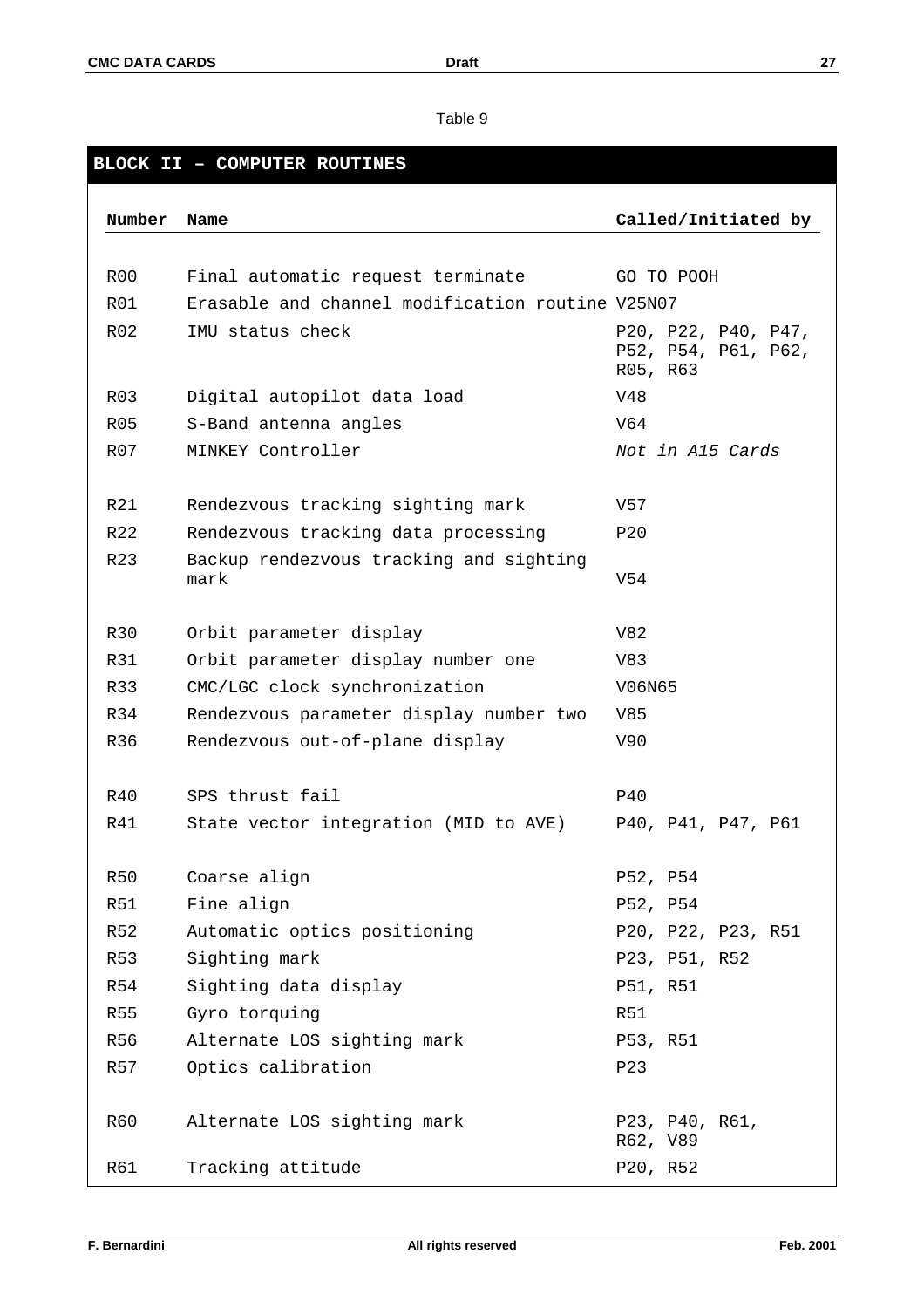| <b>BLOCK II - COMPUTER ROUTINES</b> |                           |                 |  |  |  |
|-------------------------------------|---------------------------|-----------------|--|--|--|
|                                     |                           |                 |  |  |  |
| R62                                 | Crew defined maneuver     | V49             |  |  |  |
| R63                                 | Rendezvous final attitude | R61, V89        |  |  |  |
| R64                                 | Barbecue mode routine     | V79             |  |  |  |
| R67                                 | Universal pointing        | P <sub>20</sub> |  |  |  |
|                                     |                           |                 |  |  |  |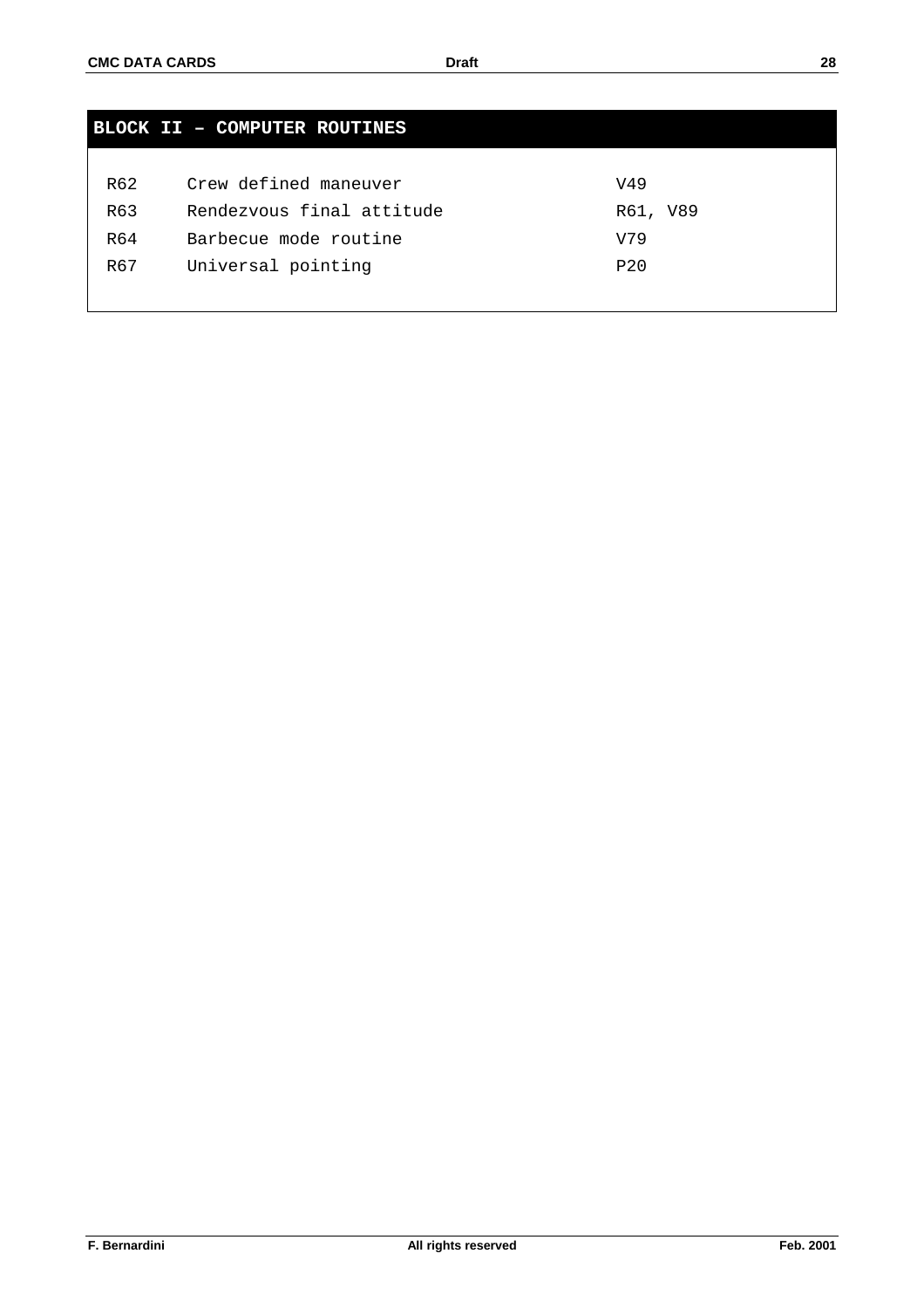| Table 10 |  |  |
|----------|--|--|
|          |  |  |

# **BLOCK II – STAR / PLANET LIST**

| Octal<br>Star<br>Code | Name                            | Vis.<br>Mag. | Right        | Ascension<br>(HR. MIN.) |       | Declination<br>(HR. MIN.) |
|-----------------------|---------------------------------|--------------|--------------|-------------------------|-------|---------------------------|
|                       |                                 |              |              |                         |       |                           |
| $\mathbf 1$           | Alpha Andromedae (Alpheratz)    | 2.1          | 0            | 06                      | $+28$ | 53                        |
| $\overline{2}$        | Beta Ceti (Diphda)              | 2.2          | 0            | 42                      | $-18$ | 11                        |
| $\mathbf{3}$          | Gamma Cassiopeiae (Navi)        | 2.2          | $\mathbf 0$  | 54                      | $+60$ | 27                        |
| $\overline{4}$        | Alpha Eridani (Achernar)        | 0.6          | $\mathbf{1}$ | 36                      | $-57$ | 25                        |
| 5                     | Alpha Ursae Minoris (Polaris)   | 2.1          | $\mathbf 1$  | 58                      | $+89$ | 06                        |
| 6                     | Theta Eridani (Acamar)          | 3.4          | 2            | 57                      | $-40$ | 26                        |
| 7                     | Alpha Ceti (Menkar)             | 2.8          | 3            | 0 <sub>0</sub>          | $+03$ | 56                        |
| 10                    | Alpha Persei (Mirfak)           | 1.9          | 3            | 22                      | +49   | 44                        |
| 11                    | Alpha Tauri (Aldebaran)         | 1.1          | 4            | 34                      | $+16$ | 26                        |
| 12                    | Beta Orionis (Rigel)            | 0.3          | 5            | 12                      | $-08$ | 15                        |
| 13                    | Alpha Aurigae (Capella)         | 0.2          | 5            | 13                      | $+45$ | 57                        |
| 14                    | Alpha Carinae (Canopus)         | $-0.9$       | 6            | 23                      | $-52$ | 40                        |
| 15                    | Alpha Canis Maioris (Sirius)    | $-1.6$       | 6            | 44                      | $-16$ | 40                        |
| 16                    | Alpha Canis Minoris (Procyon)   | 0.5          | 7            | 37                      | $+05$ | 19                        |
| 17                    | Gamma Velorum (Regor)           | 1.9          | 8            | 08                      | $-47$ | 14                        |
| 20                    | Iota Ursae Maioris (Dnoces)     | 3.1          | 8            | 50                      | +48   | 30                        |
| 21                    | Alpha Hydrae (Alphard)          | 2.2          | 9            | 26                      | $-08$ | 30                        |
| 22                    | Alpha Leonis (Regulus)          | 1.3          | 10           | 06                      | $+12$ | 09                        |
| 23                    | Beta Leonis (Denebola)          | 2.2          | 11           | 47                      | $+14$ | 46                        |
| 24                    | Gamma Corvi (Gienah)            | 2.8          | 12           | 13                      | $-17$ | 20                        |
| 25                    | Alpha Crucis (Acrux)            | 1.6          | 12           | 24                      | $-62$ | 49                        |
| 26                    | Alpha Virginis (Spica)          | 1.2          | 13           | 23                      | $-10$ | 58                        |
| 27                    | Eta Ursae Majoris (Alkaid)      | 1.9          | 13           | 46                      | $+49$ | 30                        |
| 30                    | Theta Centauri (Menkent)        | 2.3          | 14           | 04                      | $-36$ | 11                        |
| 31                    | Alpha Bootis (Arcturus)         | 0.2          | 14           | 14                      | $+19$ | 22                        |
| 32                    | Alpha Corona Boreal. (Alphecca) | 2.3          | 15           | 33                      | $+26$ | 50                        |
| 33                    | Alpha Scorpii (Antares)         | 1.2          | 16           | 27                      | $-26$ | 21                        |
| 34                    | Alpha Trianguli Austr. (Atria)  | 1.9          | 16           | 43                      | $-68$ | 56                        |
| 35                    | Alpha Ophiuchi (Rasalhague)     | 2.1          | 17           | 33                      | $+12$ | 35                        |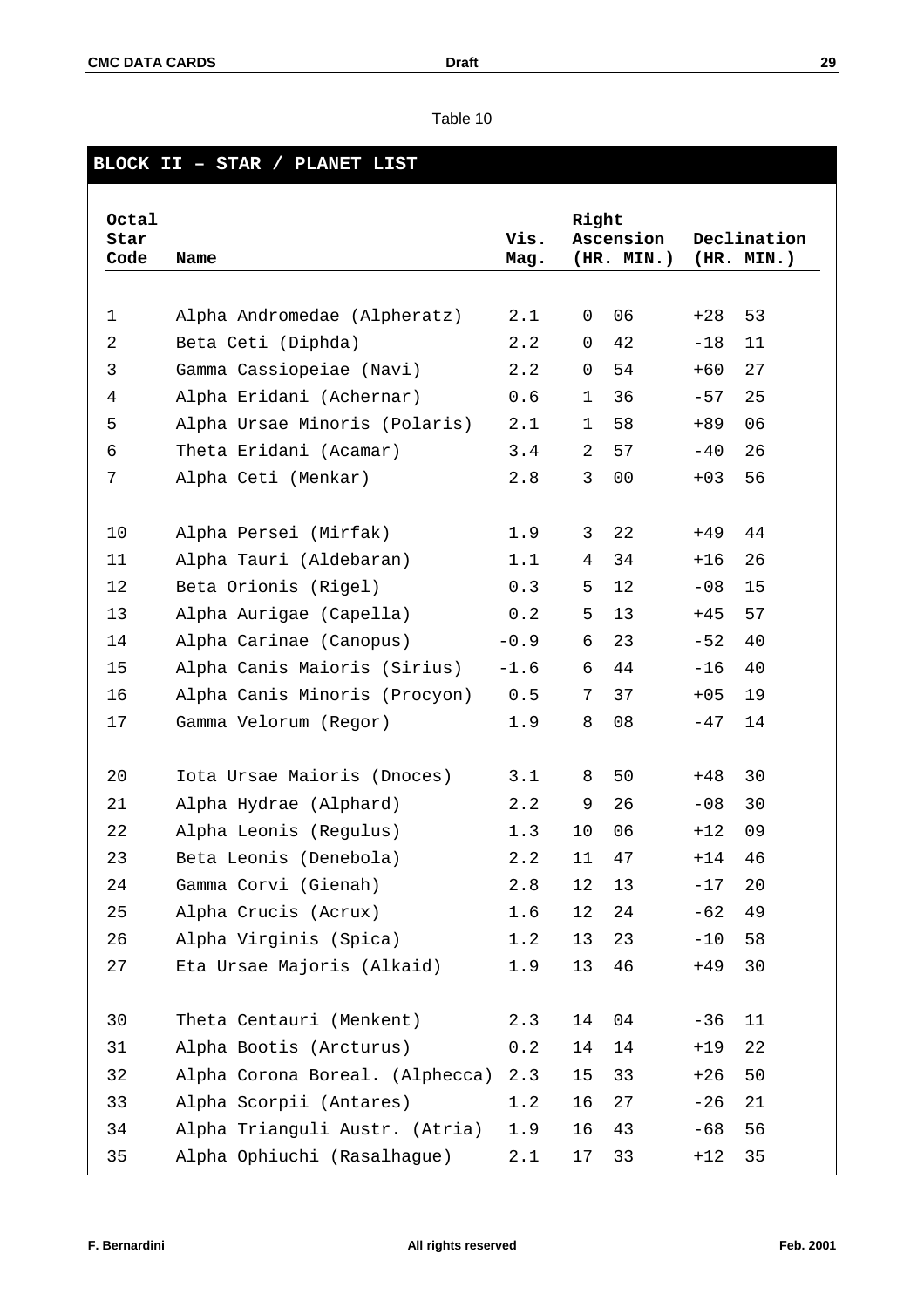|    | BLOCK II - STAR / PLANET LIST       |     |    |    |       |    |
|----|-------------------------------------|-----|----|----|-------|----|
|    |                                     |     |    |    |       |    |
| 36 | Alpha Lyrae (Vega)                  | 0.1 | 18 | 36 | $+38$ | 45 |
| 37 | Sigma Sagittarii (Nunki)            | 2.1 | 18 | 53 | $-26$ | 20 |
|    |                                     |     |    |    |       |    |
| 40 | Alpha Aquilae (Altair)              | 0.9 | 19 | 49 | $+08$ | 46 |
| 41 | Beta Capricorni (Dabih)             | 3.2 | 20 | 19 | $-14$ | 54 |
| 42 | Alpha Pavonis (Peacock)             | 2.1 | 20 | 23 | $-56$ | 51 |
| 43 | Alpha Cygni (Deneb)                 | 1.3 | 20 | 40 | $+45$ | 09 |
| 44 | Epsilon Pegasi (Enip)               | 2.5 | 21 | 42 | $+09$ | 42 |
| 45 | Alpha Piscis Austr. (Fomalhaut) 1.3 |     | 22 | 56 | $-29$ | 49 |
|    |                                     |     |    |    |       |    |
| 46 | Sun                                 |     |    |    |       |    |
| 47 | Earth                               |     |    |    |       |    |
|    |                                     |     |    |    |       |    |
| 50 | Moon                                |     |    |    |       |    |
| 00 | Planet                              |     |    |    |       |    |

| Star      | No. | Star      | No. | Star       | No. |
|-----------|-----|-----------|-----|------------|-----|
|           |     |           |     |            |     |
| Acamar    | 6   | Canopus   | 14  | Mirfak     | 10  |
| Achernar  | 4   | Capella   | 13  | Navi       | 3   |
| Acrux     | 25  | Dabih     | 41  | Nunki      | 37  |
| Aldebaran | 11  | Deneb     | 43  | Peacock    | 42  |
| Alkaid    | 27  | Denebola  | 23  | Procyon    | 16  |
| Alphard   | 21  | Diphda    | 2   | Polaris    | 5   |
| Alphecca  | 32  | Dnoces    | 20  | Rasalhague | 35  |
| Alpheratz | 1   | Enif      | 44  | Regor      | 17  |
| Altair    | 40  | Fomalhaut | 45  | Regulus    | 22  |
| Antares   | 33  | Gienah    | 24  | Rigel      | 12  |
| Arcturus  | 31  | Menkar    | 7   | Sirius     | 15  |
| Atria     | 34  | Menkent   | 30  | Spica      | 26  |
|           |     |           |     | Vega       | 36  |
|           |     |           |     |            |     |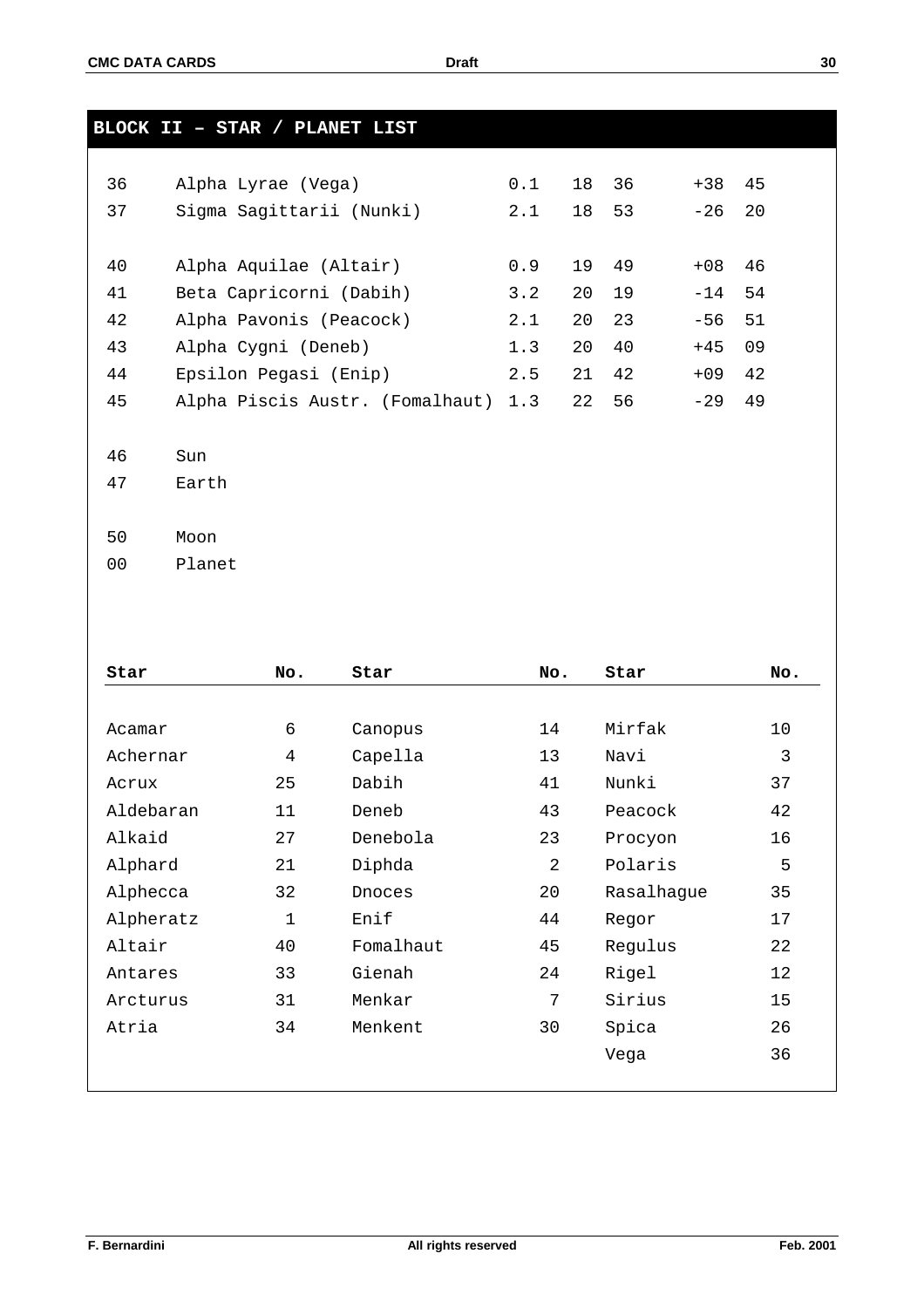# **BLOCK II – AUTOPILOT CONFIGURATION DATA (Noun 46)**

DAP data loaded into components R1 and R2 upon request by flashing V06N46.

## **R1 = ABCDE (DAPDATR1)**

| $\mathbf{A}$                     | $\mathbf B$                | $\mathbf C$              | D                    | Е                       |
|----------------------------------|----------------------------|--------------------------|----------------------|-------------------------|
| Vehicle<br>Config.               | X-transl for<br>Quad $A/C$ | X-transl for<br>Quad B/D | Attitude<br>Deadband | Maneuver<br>Rate        |
|                                  |                            |                          |                      |                         |
| $0 = No$ DAP                     | $0 = Distance A/C$         | 0=Disable B/D            | $0=+/0.5$ deg        | $0=0.05 deg/s$          |
| $1 = CSM$                        | $1 = Use A/C$              | $1 = Use B/D$            | $1 = +/-5.0$ deg     | $1 = 0.2 \text{ deg/s}$ |
| $2 = CSM$ & $LM$                 |                            |                          |                      | $2=0.5 deg/s$           |
| 3=CSM & SIVB                     |                            |                          |                      | $3 = 2.0 \text{ deg/s}$ |
| $6 = CSM \& LM$<br>(ascent stage |                            |                          |                      |                         |
| only)<br>$R2 = ABCDE (DAPDATR2)$ |                            |                          |                      |                         |
| A                                | $\mathbf{B}$               | $\mathbf C$              | D                    | Е                       |
| Roll Quad<br>Select              | Quad A<br>Status           | Quad B<br>Status         | Quad C<br>Status     | Quad D<br>Status        |
| $0 = Use B/D$                    | $0 = Distance$             | $0 = \text{Disable}$     | $0 = \text{Disable}$ | $0 = Distance$          |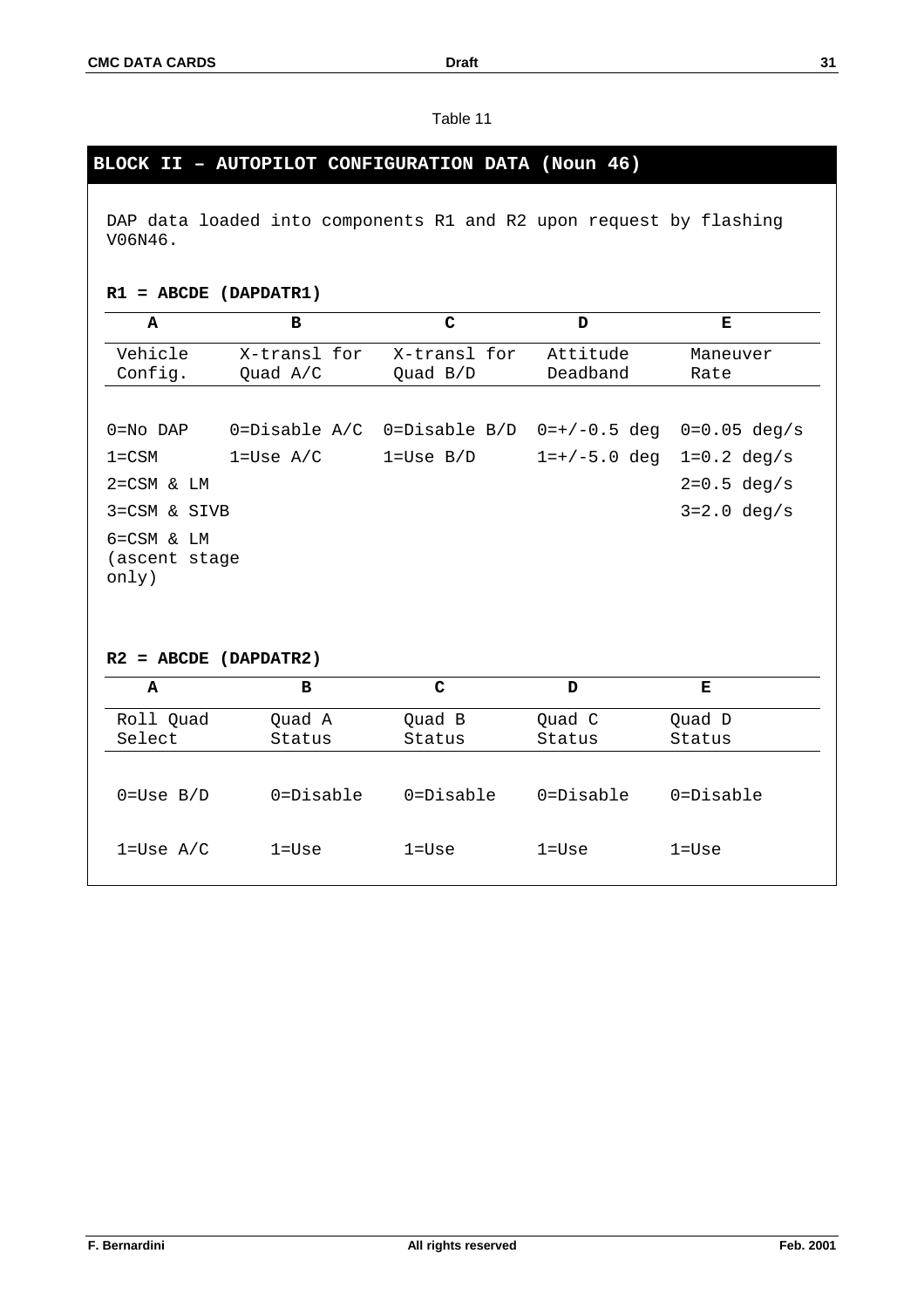# **BLOCK II – CMC PROGRAMS DESCRIPTIONS (COLOSSUS)**

# **INTRODUCTION**

The Command Module Computer software, named Colossus, is a collection of Programs and Routines that can be executed automatically or by user command.

Programs are usually invoked explicitly by the user while Routines are often executed in background or as result of the execution of a Program. Programs are collected in Major Modes that corresponds with Guidance and Navigation mission phases:

- pre-launch and service
- boost (launch, EOI and TLI)
- coast (and navigation)
- pre-thrusting (orbital and rendezvous maneuvering)
- thrusting
- IMU alignment
- entry
- pre-thrusting other vehicle (rendezvous maneuvering)

This description will give a quick overview of the Major Modes and of the Programs available to the astronauts to accomplish the mission phases.

Astronauts' interaction with the CMC is by means of the DSKY (Display and Keyboard) whose use is detailed in another document (\*\* REF \*\*).

# **[0] PRE-LAUNCH AND SERVICE**

# **P00 - CMC Idling**

P00 is the program that will be invoked after switching the CMC on, or where execution is brought after a 'reset' is commanded by the user or after a major software error. From P00 the user can switch to any other mode while a background routine keeps propagating the state vector of both the CSM and the LM. The knowledge of the state vector for the second vehicle is needed to perform rendezvous calculations and target tracking functions.

# **P01 – Initialization**

P01 is used to initialize the inertial platform before launch, orientating its members in the best position to better measure attitudes and accelerations during the boost phase. After the initialization is accomplished the CMC transitions automatically to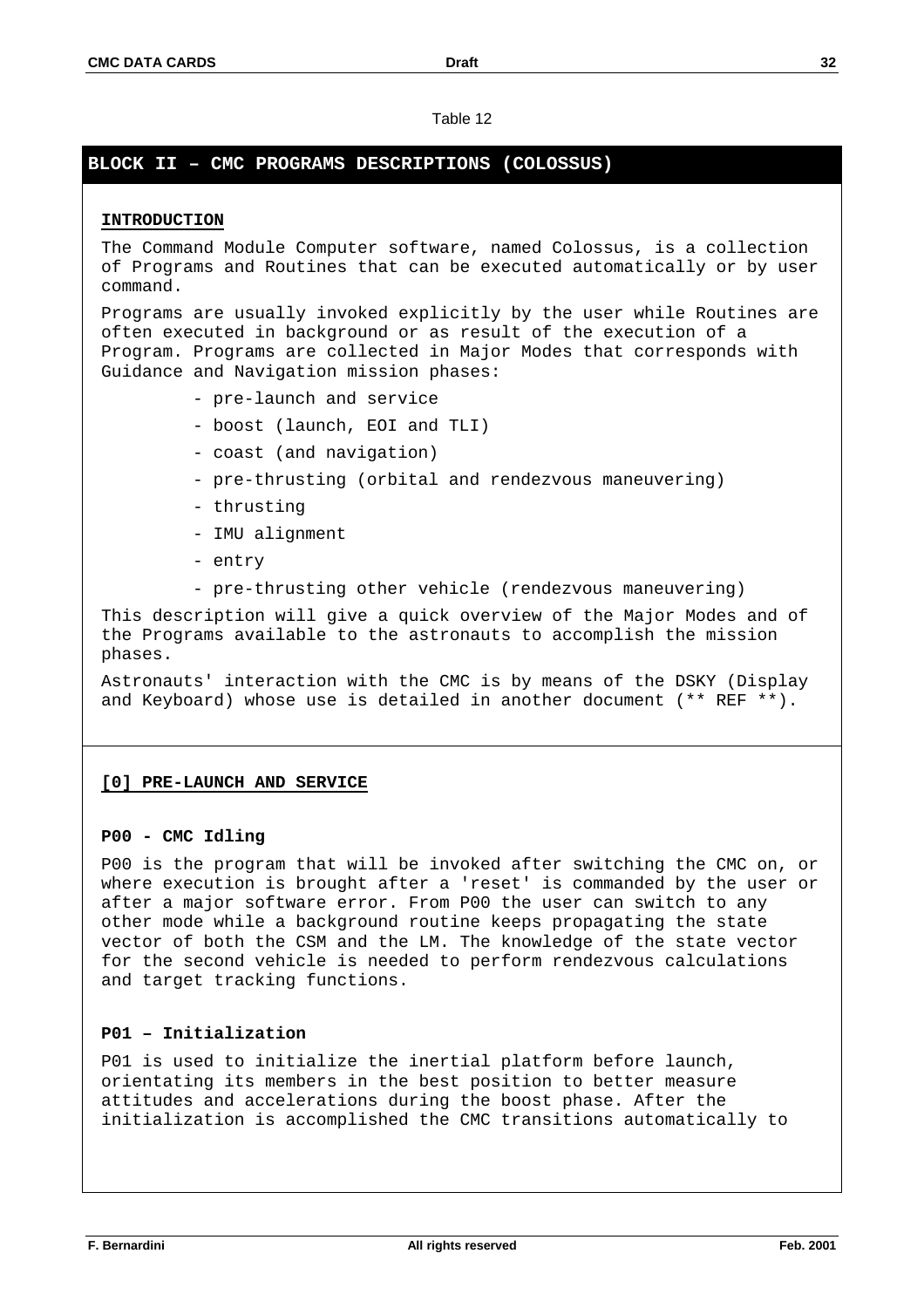#### **P02 - Gyrocompassing**

P02 where the inertial platform orientation is maintained against Earth rotation (gyrocompassing). User can here change launch azimuth orientation for last minute corrections (mainly due to launch delays). This program will wait the enabling of the Lift-off Discrete to automatically transition to P11 for the boost phase. While waiting the user can select

#### **P03 - Optical Verification of Gyrocompassing**

P03 to perform an optical verification of gyrocompassing by means of sighting two different targets with the optical subsystems. Any sighting error can be used to torque one platform gyro and correct the azimuth error.

### **P06 – CMC Power Down**

P06 is used to put the CMC in Stand-By and, eventually, to switch it off. While in Stand-By mode the CMC will only update the Ground Elapsed Time. From this state, the CMC can be brought to Operate and P00 can then be selected.

#### **[1] BOOST (LAUNCH, EOI AND TLI)**

#### **P11 - Earth Orbit Insertion Monitor**

P11 is automatically activated after P02 sense that the Lift-off Discrete has been enabled by first motion detectors on the launch vehicle. From that moment on, the CMC will compute the roll and pitch attitude errors comparing the actual values with those stored in a programmed profile. In case the Saturn Inertial Platform should fail the CMC can be commanded to provide the Saturn Instrument Unit attitude information. In other cases the user can select manual operations and command Saturn steering by means of the control stick. Trajectory parameters are also available by means of dedicated displays, while acceleration forces are integrated with the Average G algorithm. As soon as orbit is achieved the user will transition the CMC to P00.

# **P15 - Trans Lunar Injection Initiate/Cutoff**

P15 is selected to monitor initiation and termination (or Cutoff) of the Trans-Lunar Injection burn which is controlled by the Saturn Instrument Unit. In case of need the CMC can be selected to command the TLI burn and steer the Saturn.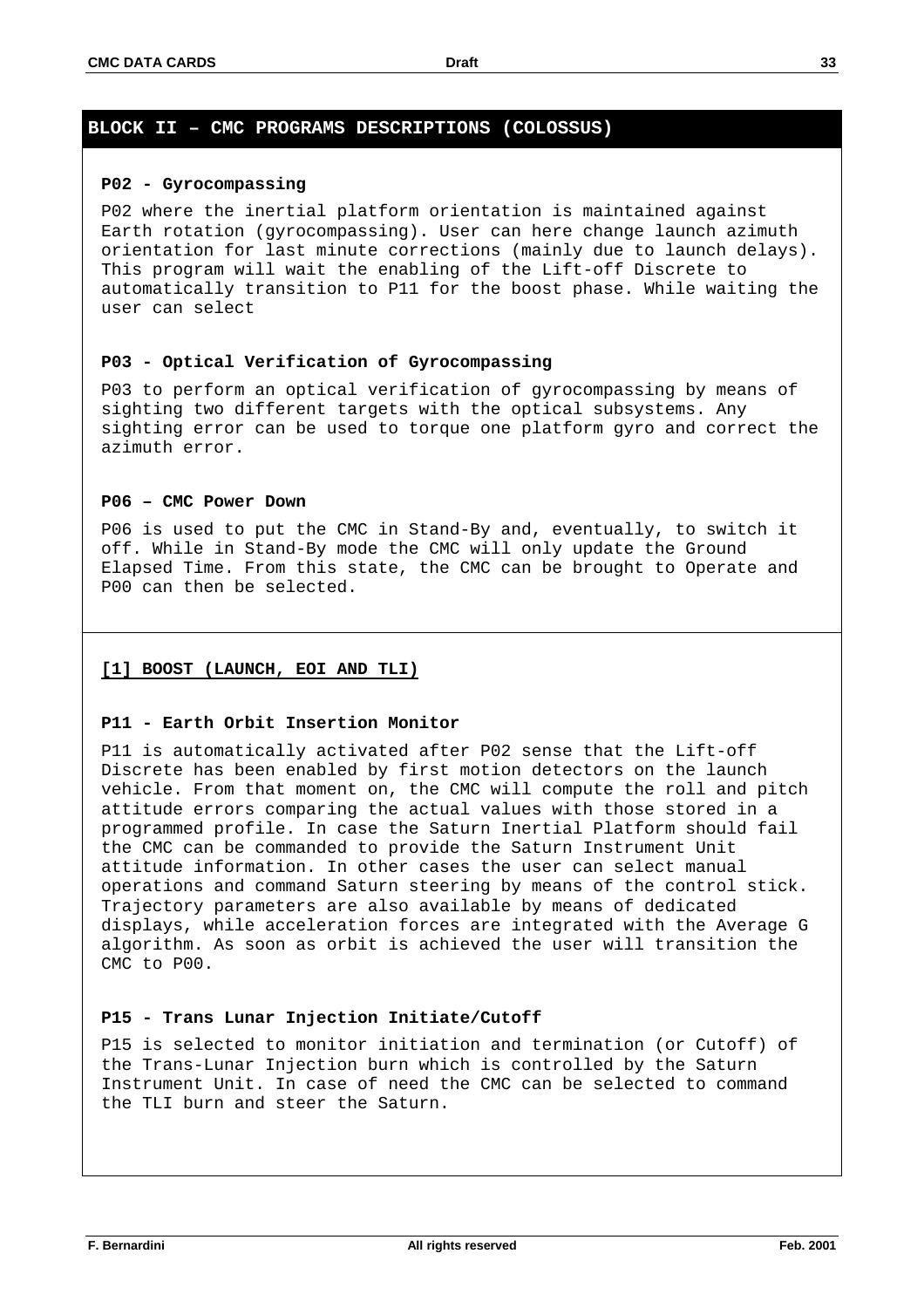#### **[2] Coast and Navigation**

#### **P20 - Universal Tracking**

P20 is the main program to manage attitude and attitude rates of the CSM. Managing attitude means selecting a target and pointing an arbitrary line of sight to it (and keeping it pointed, that is tracking it). Managing attitude rates means selecting the rate of change of attitude during pointing maneuvers or defining a constant rotation rate about an arbitrary spacecraft axis. This program is therefore used also to point optics to requested targets such as a celestial body or even another vehicle such as the LM.

#### **P21 - Ground Track Determination**

P21 is used to obtain data on the ground track of either the CSM or the LM. Ground track is the path of the vehicle projected on the surface of the celestial body around which the orbit develops. The user can monitor geographic coordinates, altitude and attitude data referred to the local vertical.

#### **P22 - Orbital Navigation**

P22 is the main navigation program for the CSM and enables the user to update spacecraft position and velocity by means of optical sightings taken of selected landmarks on Earth or Moon. Final results are given as estimated difference between computed speed and velocity and actual stored state vector.

### **P23 - Cislunar Midcourse Navigation**

P23 is like the previous one but enables position updates by means of sighting of stars and their elevation with respect of Earth, or Moon, horizon. Final results are given as estimated difference between computed speed and velocity and actual stored state vector.

#### **P24 - Rate Aided Optics Tracking**

P24 enables the user to locate and acquire a selected landmark on Earth or Moon surfaces and to continue tracking it letting the CMC drive the optics.

#### **P27 - AGC Update**

P27 enables the user to update memory locations inside the CMC. This program is often used on board to update/correct liftoff time and to read/write the state vector being integrated. Mission Control makes use of this program to also update CSM state vector form ground observations.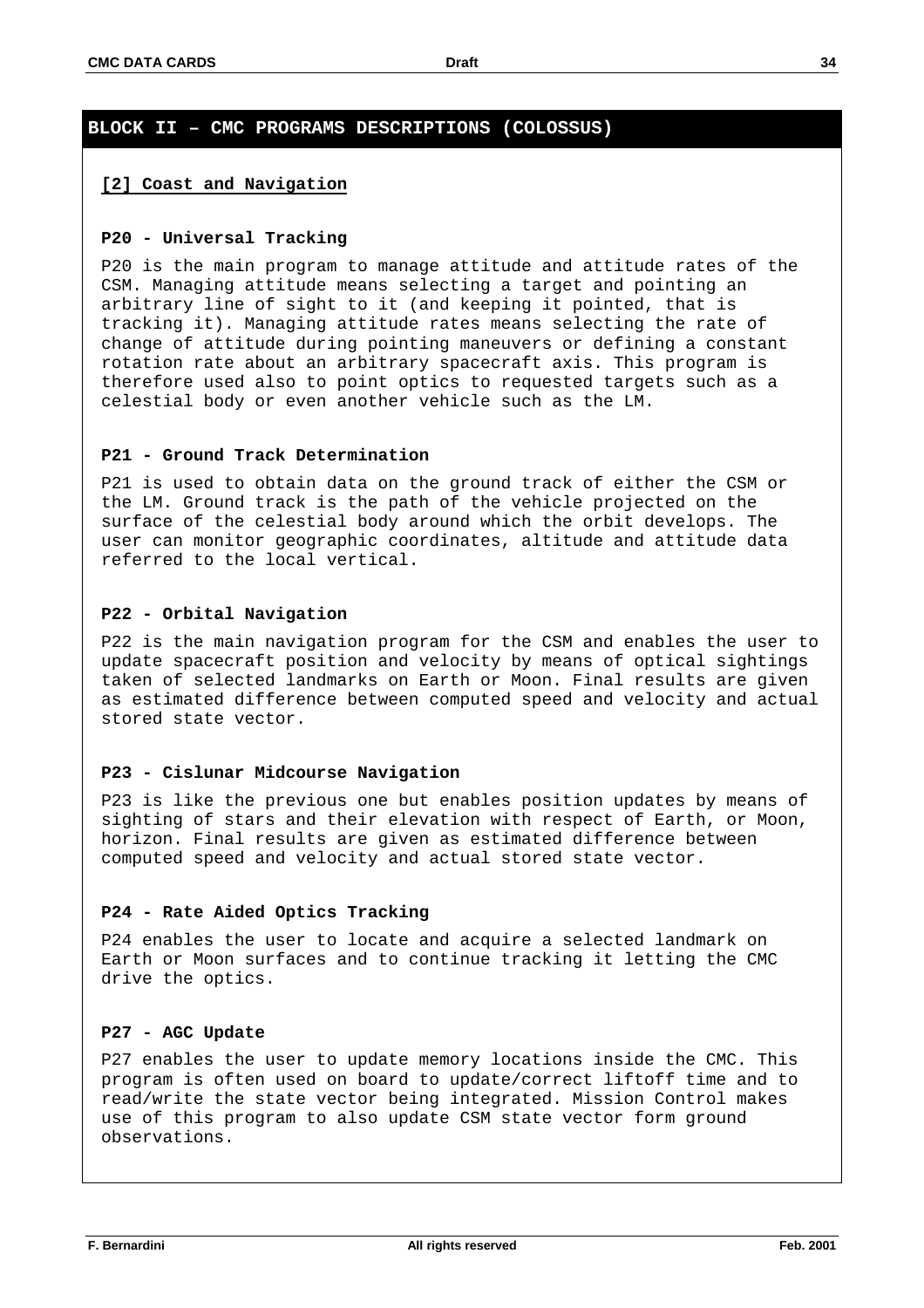#### **P29 - Time Of Longitude**

P29 is used to compute the time of passage over a specified longitude with the assumption that no applications of thrust will be made.

#### **[3] PRE-THRUSTING (ORBITAL AND RENDEZVOUS MANEUVERING)**

#### **P30 - External Delta-V**

P30 computes the total Delta-V and the Engine Gimbal angles for the burn targeting data provided by the user. Other parameters such as orbital ones that will be obtained after the maneuver are also computed.

#### **P31 - Height Adjustment Maneuver (HAM)**

P31 is the first of a series of programs used in sequence to compute burn parameters for the various rendezvous maneuvers. The Height Adjustment Maneuver is used to establish initial conditions for the successful completion of a standard rendezvous. Parameters calculated, and stored, are for an in-plane maneuver but out-of-plane status is also displayed.

#### **P32 - CSM Coelliptic Sequence Initiation (CSI)**

P32 is used to compute burn parameters to perform the beginning of the concentric rendezvous flight plan. This maneuver is mainly an apsidal line rotation maneuver. Parameters stored are for an in-plane burn but out-of-plane status is also shown.

### **P33 - CSM Constant Delta Altitude (CDH)**

P33 is used to compute burn parameters for the rendezvous maneuver, which will establish a quasi-constant altitude difference between the participating spacecrafts. Again stored parameters are for an in-plane burn but out-of-plane status is also computed and shown.

#### **P34 – CSM Transfer Phase Initiation (TPI) Targeting**

P34 is used to compute a series of parameters to subsequently perform the burn, which will start bringing the two vehicles closer. This maneuver is performed under predetermined line-of-sight conditions.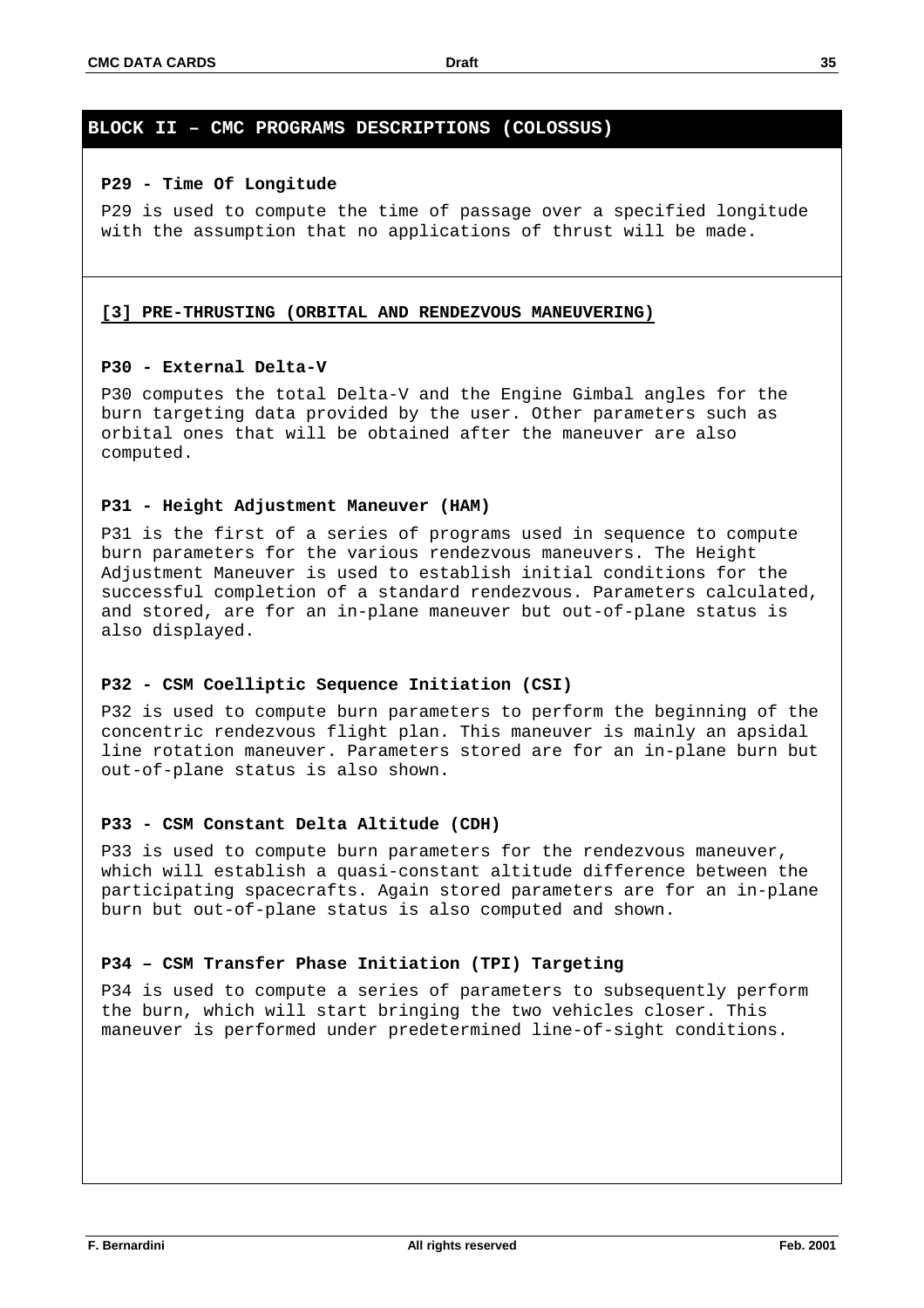#### **P35 - CSM Transfer Phase Midcourse (TPM) Targeting**

P35 is used to perform correction maneuvers after the execution of the previous maneuver therefore compensating deviation from the initial estimates. During previous rendezvous targeting programs the presence of P20 running in background to perform sighting marks was not explicitly required. In this case P20 will be automatically activated if not already running to perform attitude tracking of the target.

#### **P36 - Plane Change (PC) Targeting**

P36 is an additional rendezvous program used to compute parameters to correct out-of-plane conditions after CSI or, if needed, after CDH too.

#### **P37 – Return To Earth**

P37 is a burn targeting program used to compute burn parameters to establish the desired return to Earth trajectory outside the Moon's sphere of influence.

#### **[4] THRUSTING**

#### **P40 - SPS Thrusting**

P40 is mainly used to automatically perform countdown, ignition, thrusting and shutdown for a previously targeted burn, which will employ the main SPS engine. After program activation a series of operations are also performed to align the IMU to the thrust vector, to align the gimballed engine and to orient the CSM to the burn attitude. Two different steerign options are available: Delta-V steering and Lambert steering. Orbital and various other parameters are made available.

#### **P41 - RCS Thrusting**

P41 is mainly used in providing assistance to perform a manually controlled RCS only burn previously targeted. RCS burns are used mainly when required Delta-Vs are less than 7 fps. Other characteristics are similar to those of the previous program.

#### **P47 - Thrust Monitor**

P47 is used to monitor applied Delta-V during manual controlled burns. The program is mainly used during the final phases of a rendezvous and it makes available different displays to read the CSM status and its position and velocity in relation to that of the target vehicle. Generic orbital parameters are also available.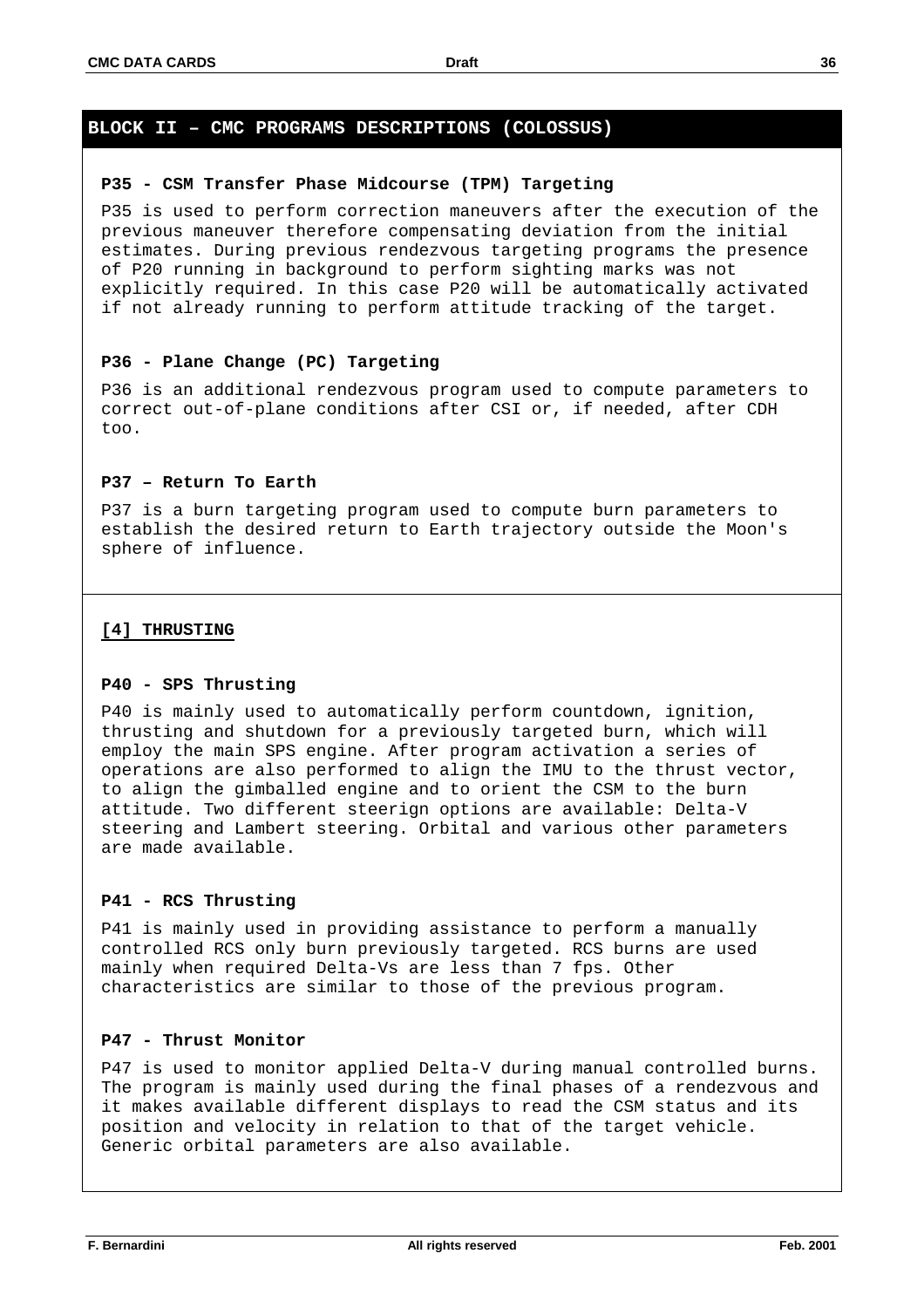#### **[5] IMU ALIGNMENT**

#### **P51 - IMU Orientation Determination**

P51 is another of the most important AGC programs (together with the next one) and is used to measure the exact orientation of the Inertial Measurement Unit by means of sightings of two different celestial bodies. When IMU alignment is lost or need to be refined this program enables the user to restore its orientation, and that of the CSM, in space.

#### **P52 - IMU Realign**

P52 is used to change IMU orientation from one reference to another. Mission phases have the IMU oriented in the most convenient way depending on the kind of planned maneuvering. There are different orientations for the launch pad, the landing area and that calculated for a generic maneuver. The re-orientation will require sightings of two celestial bodies to complete the operation.

#### **P53 - Backup IMU Orientation Determination**

P53 is like P51 but requires the use of a backup optical device instead of the telescope or the sextant.

#### **P54 - Backup IMU Realign**

P54 is like P52 but requires the use of a backup optical device instead of the telescope or the sextant.

#### **[6] ENTRY**

#### **P61 – Entry Preparation**

P61 is used to perform a series of initialization tasks to be accomplished before beginning the entry phase. The tasks include checking IMU alignment and the program is used to input splashdown coordinates and compute a series of parameters to be used for EMS (Entry Monitor System) initialization. After displaying the results the AGC transitions to

#### **P62 - CM/SM Separation and Pre-Entry Manoeuver.**

P62 is used to coordinate with the AGC the separation of the CM from the SM. After this event the entry DAP is activated and target data can be modified. Values to orient the CM to the right entry attitude are shown and when the attitude is within limits the AGC transitions to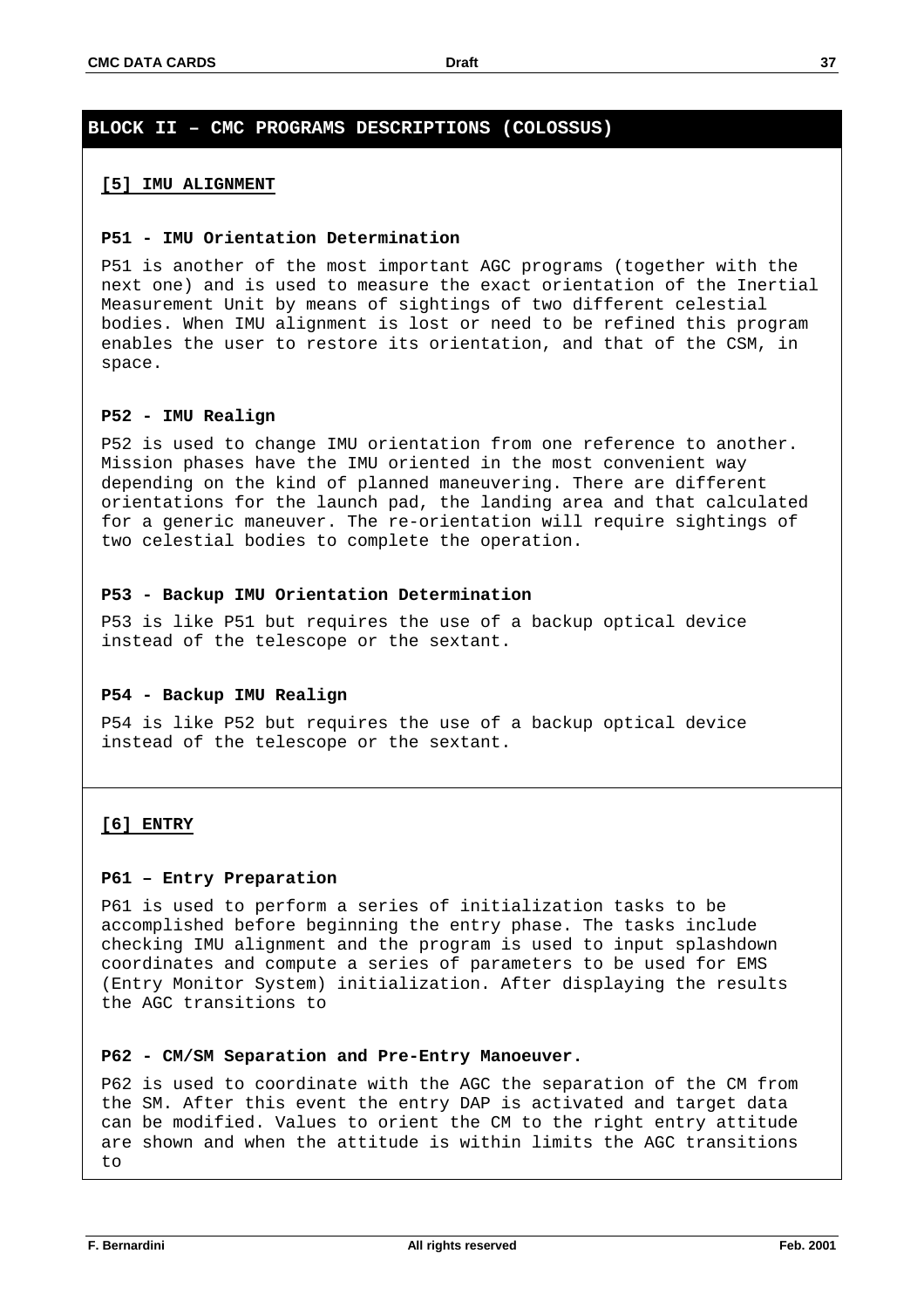#### **P63 – Entry Initialization**

P63 is used to display a series of parameters related to entry equations. The DAP (Digital Auto Pilot) is given control of the vehicle attitude and when a drag acceleration of 0.05 g is sensed the AGC transition to

## **P64 – Entry Post 0.05 G**

P64 initiate entry guidance in terms of roll attitude, drag level and various thresholds. Entry displays are made available to the user. Depending on entry condition the AGC will automatically transition to P67 (Final Phase) or to P65 (Controlled Skip Phase).

## **P65 – Entry Upcontrol**

P65 execute entry upcontrol guidance steering the CM for a controlled exit and successive re-entry (never used after Earth orbit missions). Entry displays are made available to the user. If conditions during exit permit the AGC will transition automatically to P67 (Final Phase) otherwise it will transitions to

#### **P66 – Entry Ballistic**

P66 will maintain CM attitude before atmospheric reentry after the skip out. Desired attitude angles are shown as other entry displays are kept available. At reentry, or when 0.2 g of drag acceleration are sensed the AGC transitions to

#### **P67 – Entry Final Phase**

P67 continues entry guidance for target coordinates. Entry displays are kept available to the user. At a relative speed of 1000 fps (corresponding approximately to an altitude of 65.000 ft) the program terminates.

#### **[7] PRE-THRUSTING OTHER VEHICLE**

# **P72 - LM Coelliptic Sequence Initiation (CSI) Targeting**

P72 is used to perform LM active rendezvous targeting calculations in the AGC. Results regarding the CSI maneuver will then be transmitted to the LM for execution of the respective burn. The type of computation is identical to that performed under P32 (targeting only) for a CSM active rendezvous.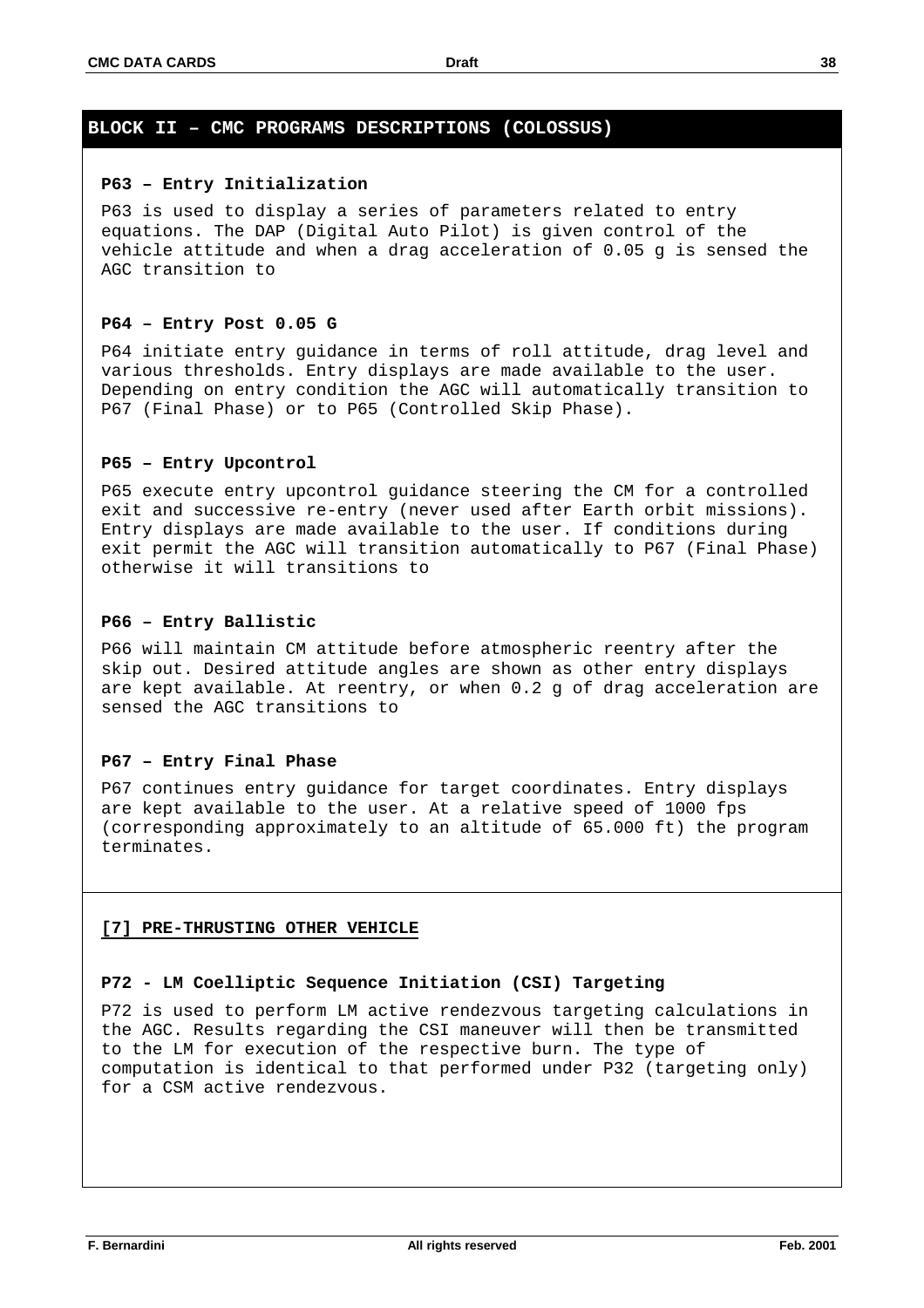#### **P73 - LM Constant Delta Altitude (CDH) Targeting**

P73 is used to perform LM active rendezvous targeting calculations in the AGC. Results regarding the CDH maneuver will then be transmitted to the LM for execution of the respective burn. The type of computation is identical to that performed under P33 (targeting only) for a CSM active rendezvous.

#### **P74 - LM Transfer Phase Initiation (TPI) Targeting**

P74 is used to perform LM active rendezvous targeting calculations in the AGC. Results regarding the TPI maneuver will then be transmitted to the LM for execution of the respective burn. The type of computation is identical to that performed under P34 (targeting only) for a CSM active rendezvous.

## **P75 - LM Transfer Phase Midcourse (TPM) Targeting**

P75 is used to perform LM active rendezvous targeting calculations in the AGC. Results regarding the TPM maneuver will then be transmitted to the LM for execution of the respective burn. The type of computation is identical to that performed under P35 (targeting only) for a CSM active rendezvous.

#### **P76 - Target Delta V**

P76 is used to notify the AGC that the target vehicle (LM) has executed an orbital maneuver of a determined Delta V. This will permit the AGC to update the target vehicle state vector. Delta V values in local vertical coordinates shown are those from the last LM targeting calculation performed (see P72 ... P75).

#### **P77 - CSM Target Delta V**

P77 is used to notify the AGC that the CSM has executed (or will execute) an orbital maneuver of a determined Delta V. This will permit the AGC to update the CSM state vector without need to measure thrusting accelerations. Delta V values in local vertical coordinates shown are those from the last CSM targeting calculation performed (see P32 ... P35).

#### **P79 - Final Rendezvous**

P79 is used to perform the final X-axis orientation for the final phase of the rendezvous (braking phase) and to compute and display rendezvous parameters including range to target and relative speed (range rate).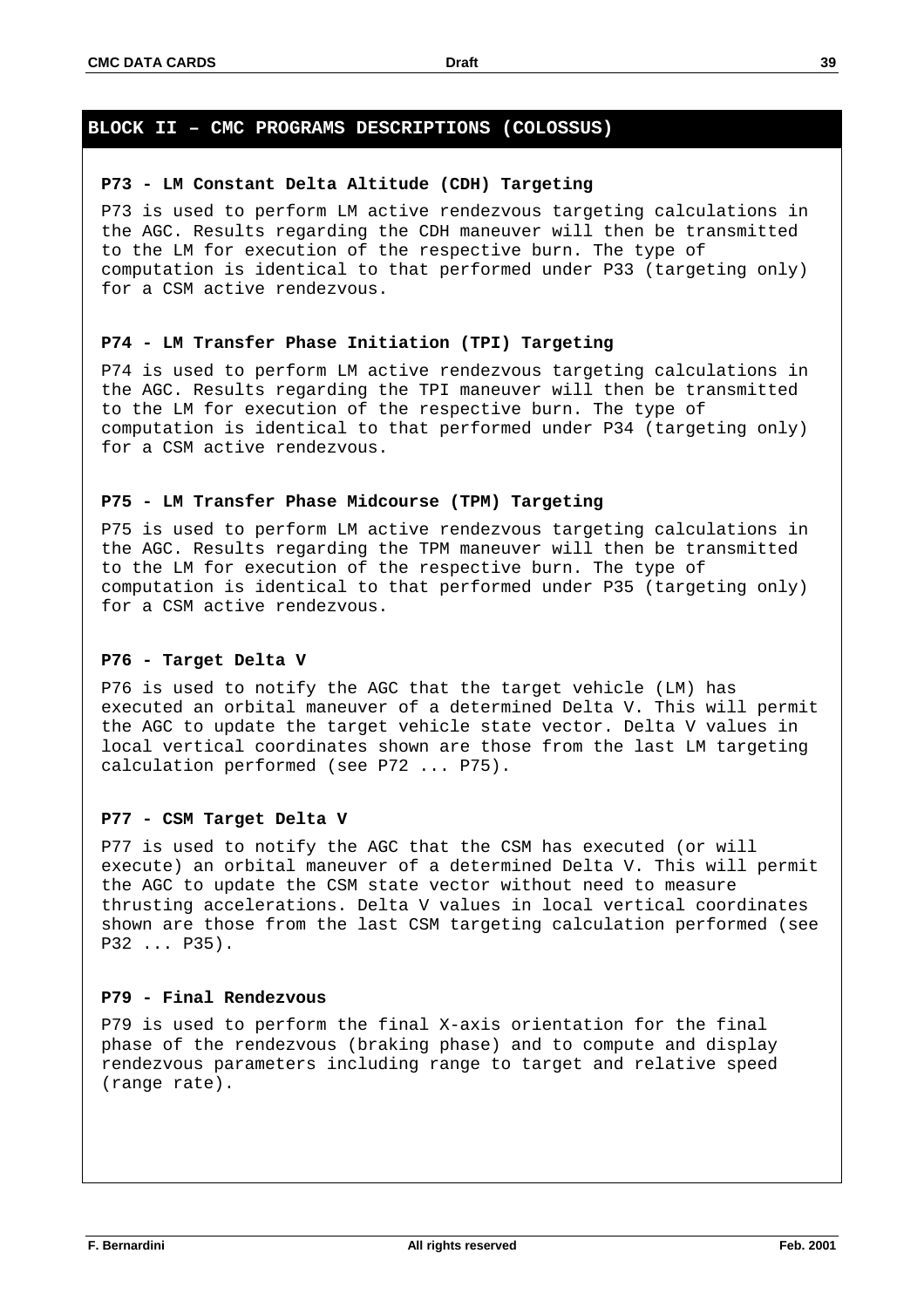#### **THE MINKEY CONTROLLER ROUTINE**

To reduce the amount of DSKY operations that the user has to perform while accomplishing a partial or full rendezvous a special routine, named MINKEY (for MINimum KEYing), has been included in Colossus. This routine will automatically sequence the rendezvous manuevers targeting programs and will also handle execution of P20 for tracking purposes and of P40 or P41 for execution of the burn. P76 can also be automatically invoked to update the AGC after each LM burn. (In nominal operations the CSM is passive during the rendezvous and keeps computing LM targeting burns to follow its approach).

The MINKEY controller will also automatically determine if multiple CSI maneuvers are needed, if the Plane Change maneuver is to be performed, and will perform two P35 calculations for two MCC (Mid Course Correction) burns. The sequence ends with execution of P79.

The MINKEY controller can be activated at any of six different points in the rendezvous sequence. After selecting any of the rendezvous maneuver programs (P31 ... P36) the AGC will permit a choice between using the MINKEY controller or the manual procedure.

#### **NOTES**

#### **General considerations**

AGC programs are run in a very closed environment where single memory locations are accounted for some peculiar significance. Therefore, most of them perform computations whose results are both showed to the user, and stored in predetermined memory locations. In fact, computations results presented to the user are exactly the display of those locations, which are identified by DSKY Noun codes. Linking programs one after another is easily possible because specific programs look for data in locations where other programs, previously run, or running in background, leave results.

When more than one program are running users can interact directly with only one, the foreground program. Background programs, which requires user attention, use the KEY REL indicator to request user intervention. Generally speaking, users at any time can recall the display associated with certain memory locations and therefore monitor the status of a background program. Even background programs routines can be executed because each AGC routine is assigned a different code.

#### **Closing remarks**

Learning to use the AGC, with both the CSM software (Colossus) or the LM one (Luminary) is not too hard if one has the knowledge of the practical problems that can be solved with it.